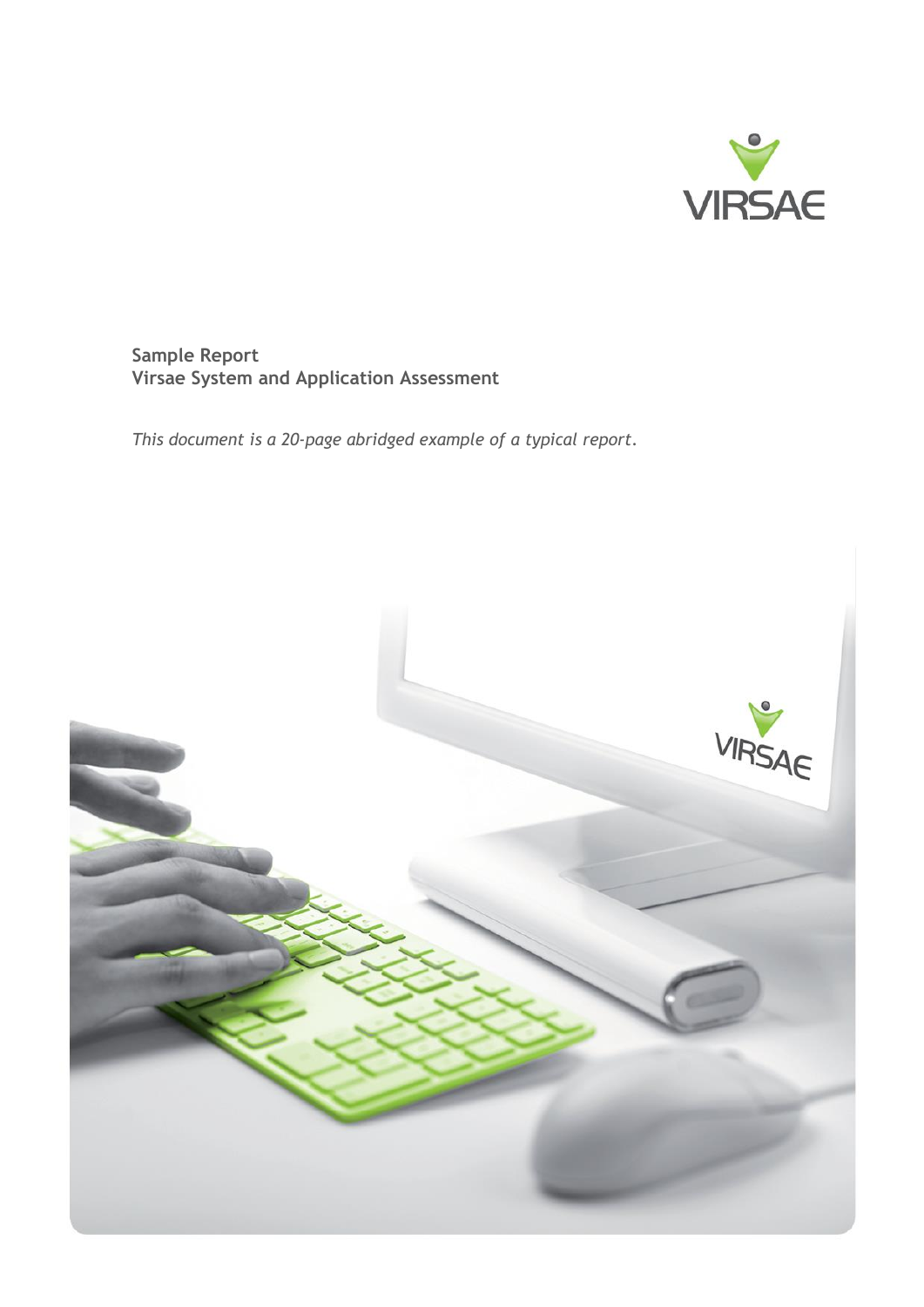# **Contents**

## **Table of Contents**

| 1.0                         |  |
|-----------------------------|--|
| 2.0<br>2.1.<br>2.2.         |  |
| 3.0<br>3.1.<br>3.1.<br>3.2. |  |
| 3.3.<br>3.4.<br>3.5.        |  |
| 4.0<br>4.1.<br>4.2.<br>4.3. |  |
| 5.0                         |  |
| 6.0                         |  |
| 7.0                         |  |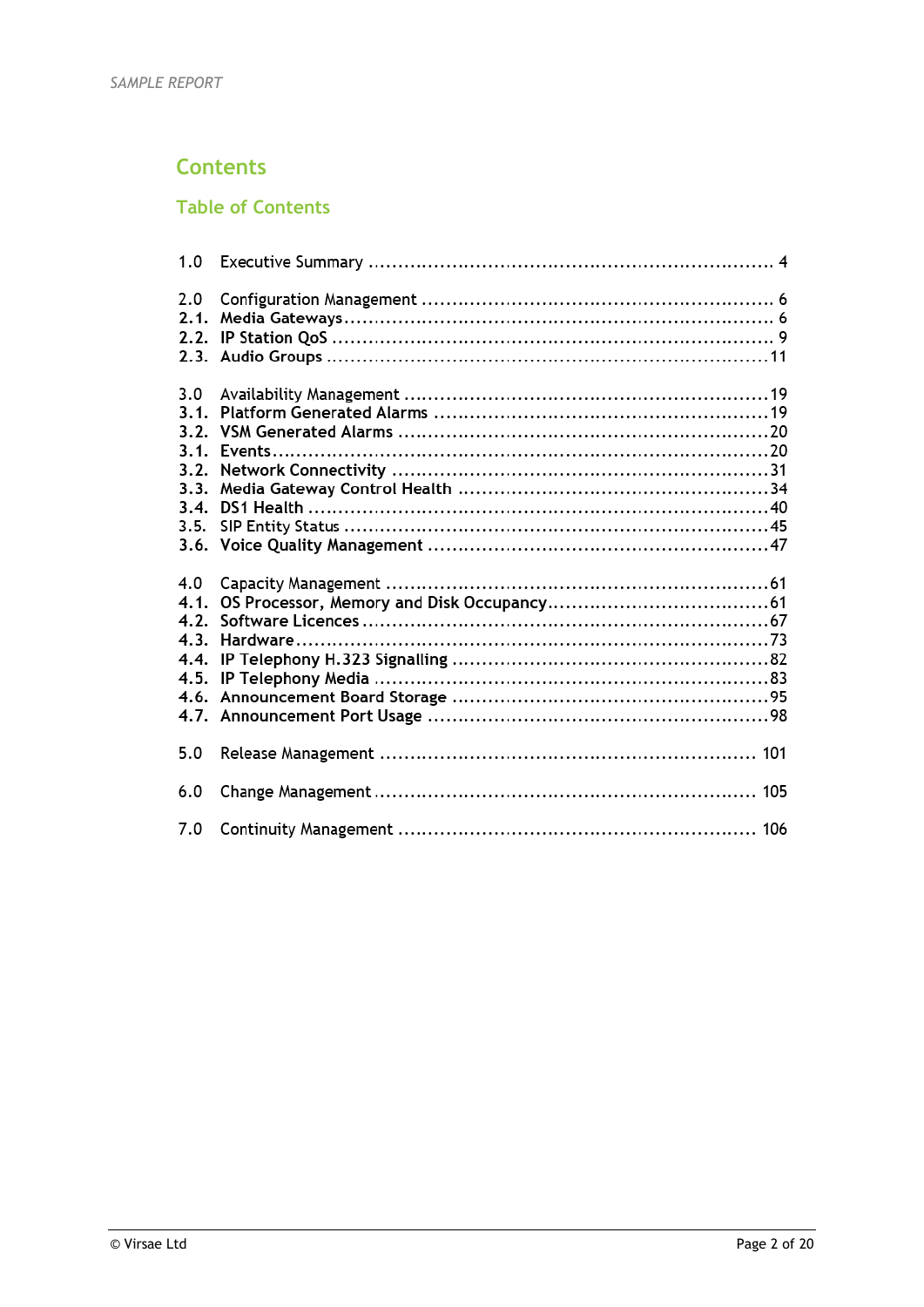## **1.0** Executive Summary

The results of this System and Applications Assessment are very positive in terms of overall voice quality. It is one of the best environments assessed to date with the voice quality experienced by users being generally exceptional. Having said that, elements of the deployment are at risk, particularly if something changes.

Voice quality will plunge if there is a change in WAN setup or provider. This is because there is currently very little contestability on the voice network, which is masking a number of issues with the QoS configuration both with the Avaya equipment and on the network.

There are several other factors existing in production that are not configured correctly yet are not resulting in negative consequences for now, but almost certainly will at some stage in the future. For example, there has been a significant investment in providing local survivability. In some cases, local survivability will fail when it is required. This is due to a combination of the survivable servers not being in standby, and also a lack of resources local to that server, which are required for use during operation.

While the WAN offers low contestability for bandwidth, two Media Gateways are experiencing errors. These errors are often a precursor to an outage and should be investigated to avoid a possible outage.

Improvements in Customer Experience, particularly with regard to inbound calls to the call center, can be made by using Event data and automatically drawn Vector call flows presented in this report. Event data uncovers issues with Customer Experience that are seldom reported by end-users and yet are the source of frustration and can led to churn.

There is room to significantly lift the efficiency and cost effectiveness of WAN and Trunks through simple reconfiguration and traffic modeling.

### **1.1. Summary Legend**

The summary tables in the following detailed sections depict the status of data discovered by Virsae:

| Item                                                                                                                                                                                   | Symbol |
|----------------------------------------------------------------------------------------------------------------------------------------------------------------------------------------|--------|
| Report data is within accepted values, or best practice has been applied, no action is<br>required.                                                                                    |        |
| Report data is not ideal. This is unlikely to cause issues, but best practice recommends<br>ongoing observation or changes.                                                            |        |
| Report data is outside of accepted values, further investigation is required as there are<br>potential issues with Customer Experience or Reliability. Cost Savings are also possible. |        |
| Report data shows a serious issue that is likely to cause an outage, or have a serious<br>negative impact on Customer Experience, urgent action required.                              | ×      |

## **1.2. Recommendations**

## **1.2.1. Urgent**

The following are recommended for urgent action:

\* Two sites are currently not survivable as the servers are not registered. This is due to a fault that needs to be addressed.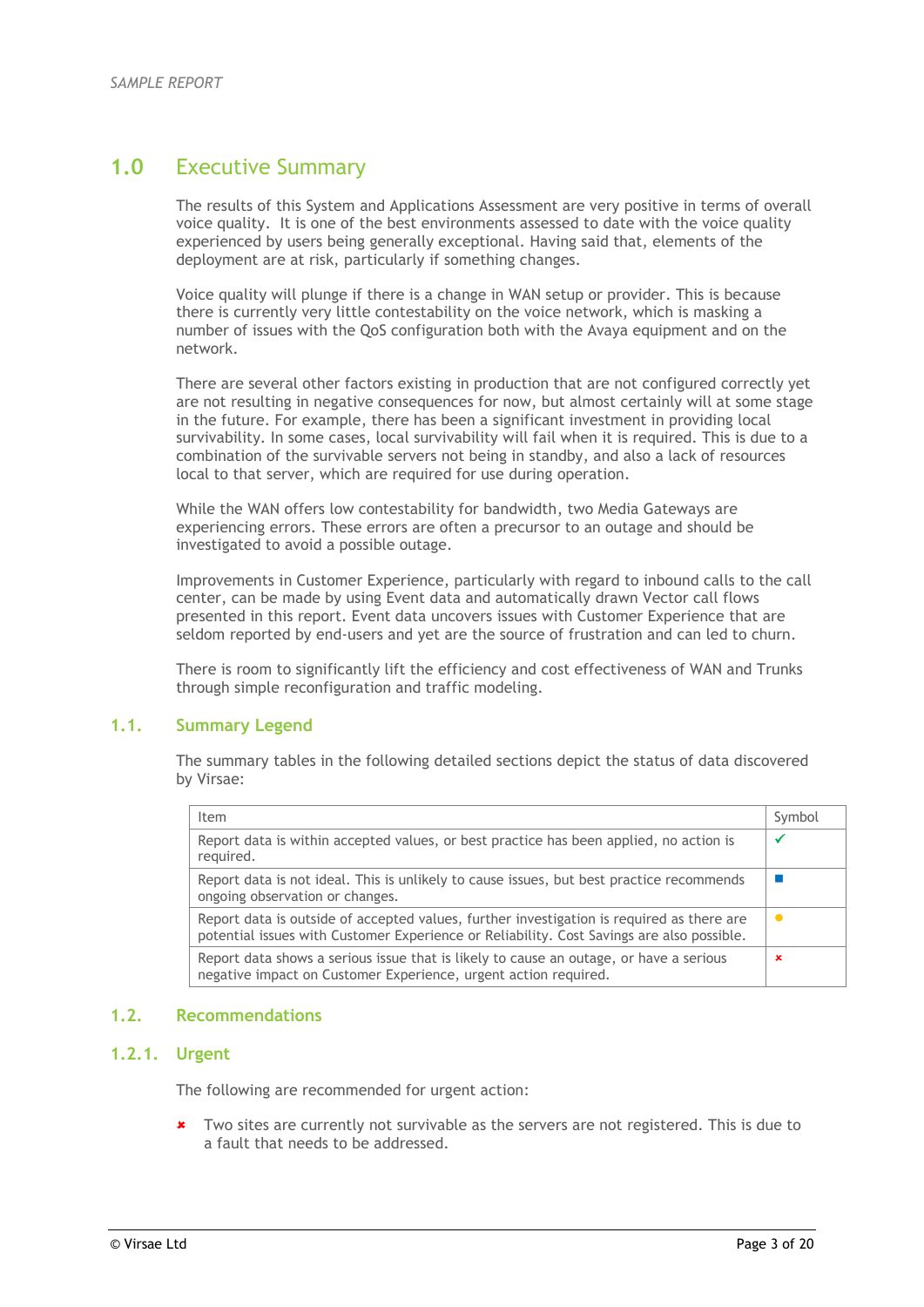- Configuration issues exist both with the survivable servers and with audio groups. Correction is recommended to ensure the solution works when the survivable processors are active.
- Correct DS1 synchronization sources. This is a very simple, non-business impacting process that will immediately increase reliability of trunks and improve voice quality.
- Three SIP Entities are down. Four SIP Entities are partially up. Two SIP Entities are unmonitored. Remediate any existing issues or remove redundant configuration. All production SIP Entities should be monitored unless there is a specific reason otherwise.
- DSP media resources need to be added at two locations: Site xx and Site yy. The current configuration is negatively impacting customer experience.
- Quality of Service settings need to be checked in conjunction with the data network team. A review of the IP Network Region and Location design is highly recommended.
- All Media Gateways should run error-free. The presence of a high number of missed heart-beats represents a serious risk of an outage on two Media Gateways.
- A review of the Vector design is highly recommended. Use the Event data provided to reconcile Events against Vector as-built flow charts provided with this report to isolate and correct issues that impact customer experience.
- Trunk Groups can be rationalized, and significant cost savings realised.
- **Music on hold is delivered by analogue port, meaning many music sources devices are** deployed around the network. This is not best practice and represents an unnecessary overhead that can be removed by converting to announcement-based audio group music.

### **1.2.2. Non-urgent**

There are several simple improvements that can be made that will increase efficiency and provide an improved customer experience. Refer to the summary sections throughout the document.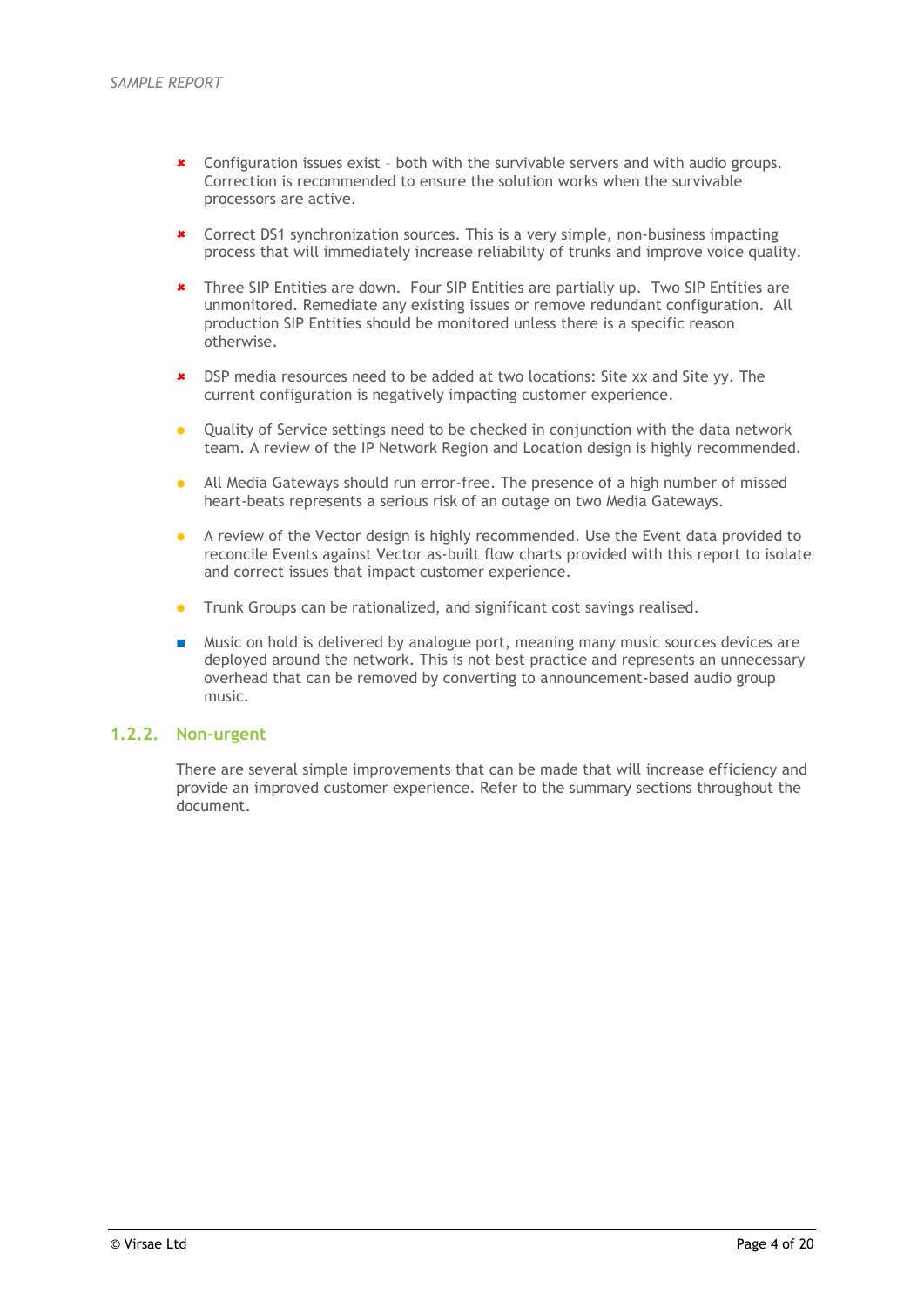# **2.0 Configuration Management**

The following sections and schematic diagrams depict how the key parts of the solution are configured.

## **2.1. Media Gateways**

Media Gateways communicate with the main server via gatekeepers. Gatekeepers may be C-Lan or Processor Ethernet. Reliability of the Media Gateways is essential to trouble-free operation.

## **2.1.1. Summary**

| <b>Item</b>              | <b>Configuration</b> |
|--------------------------|----------------------|
| Media Gateway Controller |                      |
| Survivability            |                      |

The Media Gateways are all using 10.xx.xx.xxx (PROCR) as their primary controller. Although this also represents a single point of failure, it is the current recommended architecture from Avaya.

Two sites are currently not survivable. Some configuration issues exist - correction is recommended.

### **2.1.2. Detail**

### Survivability

The following 8 x Media Gateways have issues with their configuration, or are not survivable at the time of writing this report:

| <b>Media Gateway</b> | <b>Name</b>  | <b>IPNR</b>   | <b>Issue</b>                    | <b>Impact</b> |  |
|----------------------|--------------|---------------|---------------------------------|---------------|--|
| 2                    | abc_BR-990   | 111           | ESS is in IPNR 1 "removed Colo" |               |  |
| 18                   | def_BR-50    | 19            | LSP is in IPNR 4 "removed"      |               |  |
| 36                   | ghi_jklm     | 21            | ESS is in IPNR 1 "removed Colo" |               |  |
| 37                   | opq_rstu     | 21            | ESS is in IPNR 1 "removed Colo" |               |  |
| 49                   | QRST_BR-049  | 149           | LSP is not registered to ACM    | ×             |  |
| 70                   | vw BR-211/2  | 70            | No survivable processor         |               |  |
| 88                   | xyz_BR-297   | 27            | LSP is not registered to ACM    | $\mathbf x$   |  |
| 100                  | S1SMB_BR-991 | $\mathcal{P}$ | ESS is in IPNR 1 "removed Colo" | T.            |  |

Detailed schematics appear on the following pages.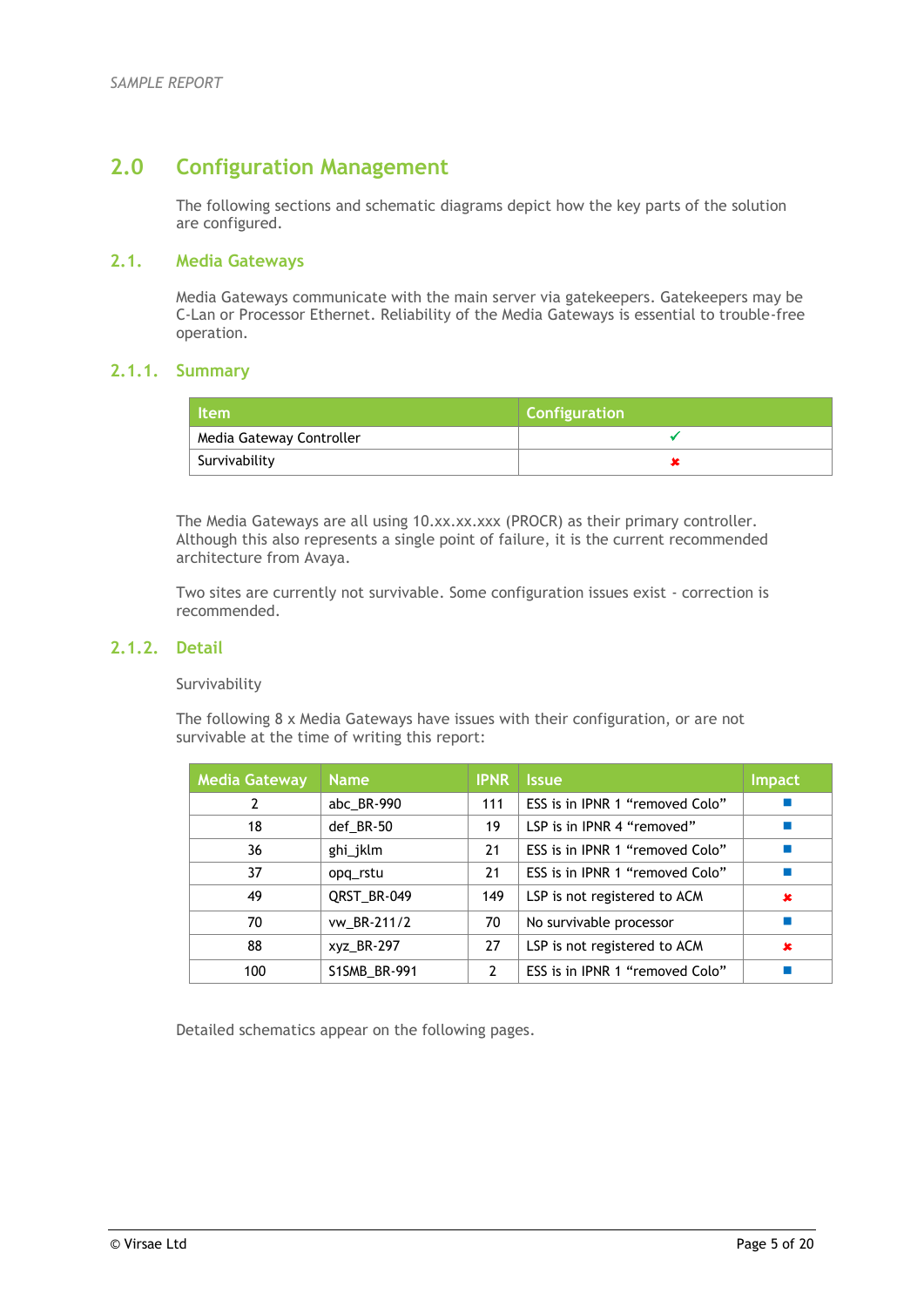

Seven further media gateway diagrams related to this example customer not shown.

Link to the Media Gateway Diagrams is here.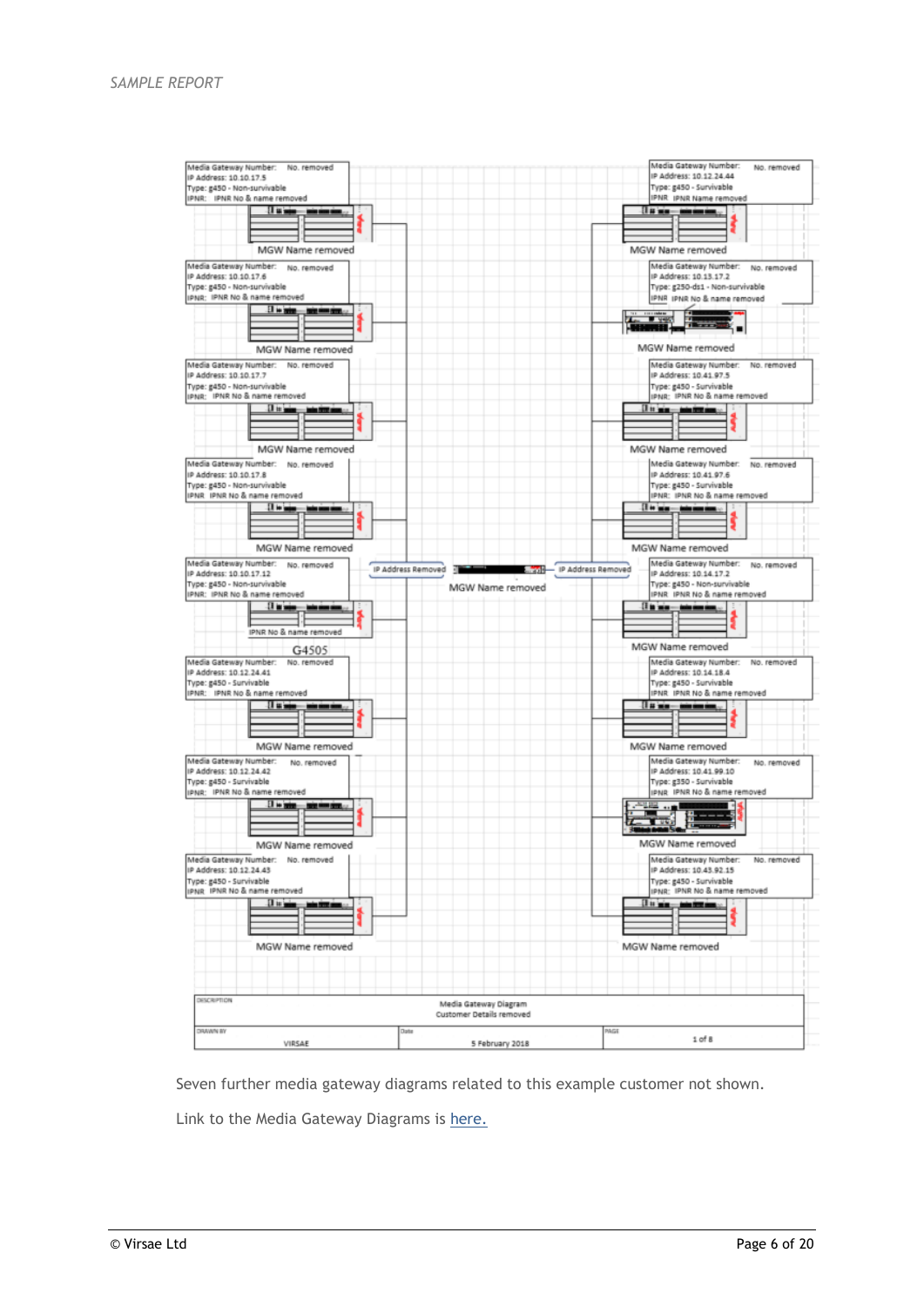## **Network Regions**

The Network Region design should closely match the physical layout of the network, including the real-time queues in the WAN configuration. Misalignment between the IP Network Region configuration and the WAN is a cause of many IP telephony issues.

The same concept applies to Session Manager, where Locations are used for the same purpose.

## **2.1.3. Summary**

| <b>Item</b>            | <b>Configuration</b> |  |  |
|------------------------|----------------------|--|--|
| ACM IP Network Regions |                      |  |  |
| <b>SM Locations</b>    |                      |  |  |

A review of the IP Network Region design is highly recommended.

The Session Managers have no Locations configured at all.

## **2.1.4. Detail**

The configuration of the Network Regions within ACM infers that the network contains nine main hubs, and all inter-site traffic traverses one or more of these hubs:

- Removed Colo (1)
- Old Removed Colo (15)
- $\bullet$  abc (26)
- $\bullet$  def (16)
- $\bullet$  hij (10)
- $\bullet$  S1 klm (2)
- opqr (12)
- AAC-S1 (243)
- **V** AACC-S1 (244)

The configuration also suggests that there are no bandwidth limitations on WAN circuits between sites. This is an unlikely scenario.

Detailed schematics appear on the following pages.

Neither Session Manager has Locations configured. This will become a major issue as more users and functionality moves into Session Manager.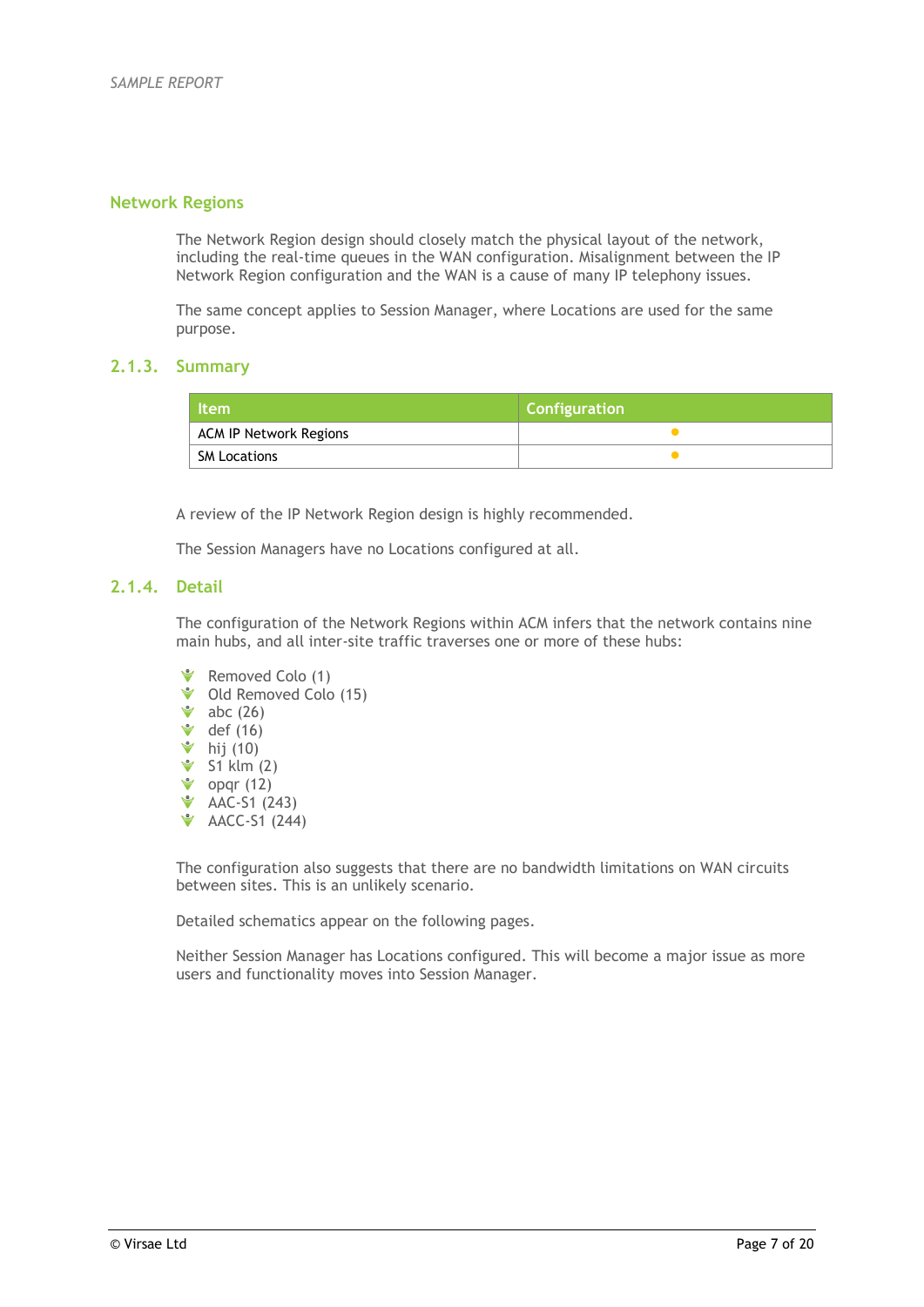

Six further network regions diagrams related to this example customer not shown.

Link to the Network Region Diagrams is here.

## **2.2. IP Station QoS**

VSM gathers data about configuration on all aspects of the communication systems that can negatively impact voice quality. Voice engineers often look to the data network as the cause of all voice problem and in many cases, this is true, but there are many times when the cause is closer to home in the configuration of the voice system, or caused by miscommunication about network requirements based on voice configuration.

Caller experience at "customer" is of a very high standard. However, there are a large number of IP phones that are not configured to best practice standards. All the IP Phones can be easily reviewed for the settings and those needing remediation identified – there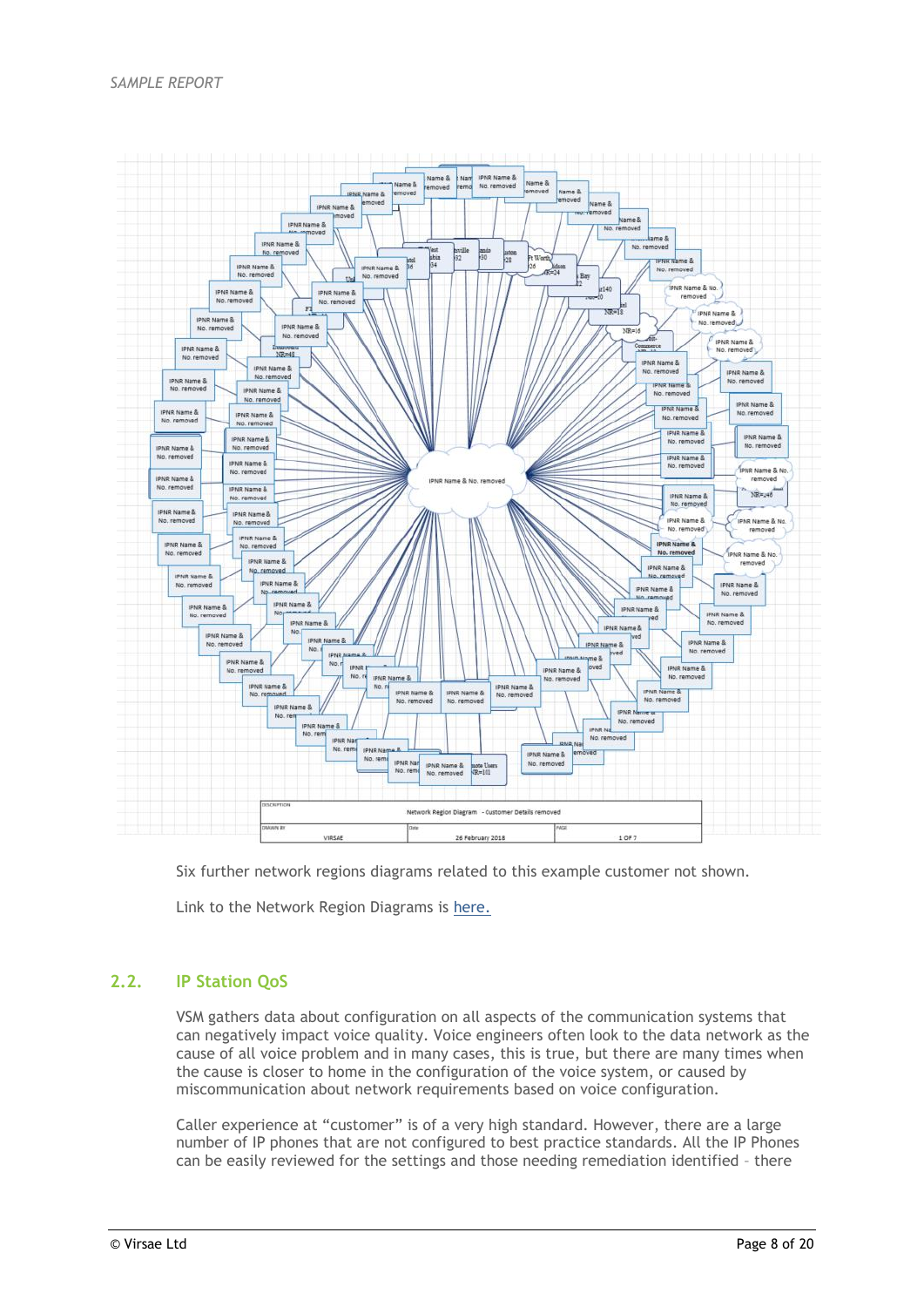are too many to list in this document, however the information will be provided to enable correction.

## **2.2.1. Summary**

| l Item         | <b>Configuration</b> |
|----------------|----------------------|
| IP Station QoS |                      |

A review of the IP Station QoS is highly recommended. The main reason there are few VQM issues at "customer" is because there is very little contention on the network.

## **2.2.2. Detail**

This information was accurate at the time of the review which focused on the same period as the Voice calls that were examined i.e. 3rd January 2018:

- There are 377 IP Phones that are in the VLAN 0 which is typically the default VLAN and does not have an QOS applied
- There are 364 IP Phones that have 802.1Q Tagging set to "Off" which means that QoS queues set in the network will not be honored
- There is 1 IP Phone (extn 108441) has a primary Ethernet Speed of "10mbps"
- There are 2 IP Phones (extn 130546, 115617) that 802.10 Framing set to "Off"

Links to the Phone data with the details behind these extensions is report is here

#### **2.2.3. Example**

The most important settings are highlighted in the table below. In this case, the configuration is good including the DSCP Audio being set to 46 (best practice setting). Configuration such as software version was compared against other extensions on the same hardware type and there is a good level of consistency. VLAN 6 is the common VLAN for IPNR 111 and therefore assumed to be correct.

| <b>Item</b>               | <b>Configuration</b> |
|---------------------------|----------------------|
| <b>Station Number</b>     | 12345                |
| <b>Station Name</b>       | User Name            |
| <b>IPAddress</b>          | removed              |
| Number                    | 12345                |
| Siteld                    | 111                  |
| <b>Site</b>               | Bay St - 2nd Floor   |
| <b>Type</b>               | 9611                 |
| Hardware                  | 9611GD01A            |
| Software                  | 6.6029               |
| EthernetSpeed             | 100                  |
| EthernetDuplex            | full duplex          |
| EthernetStatus            | auto negotiation     |
| SecondaryEthernetSpeed    | 100                  |
| SecondaryEthernetDuplex   | full duplex          |
| SecondaryEthernetStatus   | auto negotiation     |
| <b>RTCPMonitorAddress</b> | removed              |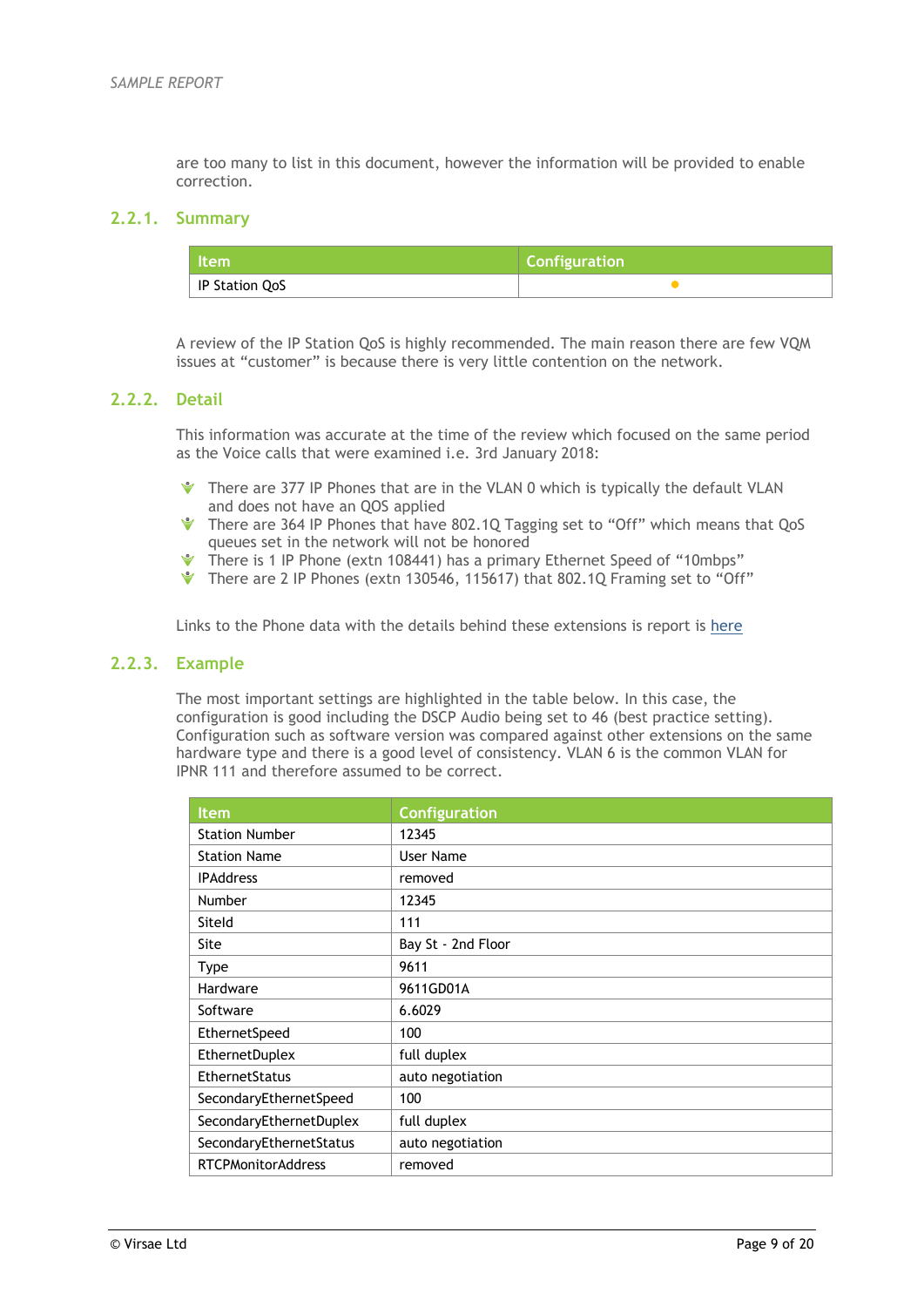| <b>Item</b>                  | <b>Configuration</b>                                                                                                                           |
|------------------------------|------------------------------------------------------------------------------------------------------------------------------------------------|
| 8021QFramingCode             | on                                                                                                                                             |
| Layer28021QAudioPriority     | 6                                                                                                                                              |
| Layer28021QSignallingPriorit | 6                                                                                                                                              |
| Layer28021QVLAN              | 6                                                                                                                                              |
| 8021QTaggingStatus           | on                                                                                                                                             |
| <b>DHCPInUse</b>             | removed                                                                                                                                        |
| <b>DHCPLeaseTime</b>         | 691500                                                                                                                                         |
| <b>DHCPLeaseRenew</b>        | 345750                                                                                                                                         |
| <b>DHCPLeaseRebind</b>       | 605059                                                                                                                                         |
| SSOption                     | $\mathbf{0}$                                                                                                                                   |
| SSOptionContents             | MCIPADD=10.128.x.xx,10.128.x.xx,TFTPSRVR=172.xx.x.xxx,HTTPSR<br>VR=172.xx.x.xxx, HTTPDIR=/96x1_H323, L2Q=1, L2QVLAN=6, VLANTES<br>$T \times 0$ |
| <b>DSCPAudio</b>             | 46                                                                                                                                             |
| <b>DSCPSignalling</b>        | 46                                                                                                                                             |
| Id                           | 2c58f77b-cad6-xxx-bbb54df78939                                                                                                                 |
| UTCDateTime                  | 1/8/2018 21:09                                                                                                                                 |
| ApplicationVersion           | S9608 11HALBR6 6 0 29U V474.tar                                                                                                                |
| PhoneSerialNo                | 10WZ50551545                                                                                                                                   |
| <b>MACAddress</b>            | B4:B0:17:84:xx.xx                                                                                                                              |
| Domains                      | "customer".com                                                                                                                                 |
| <b>DSPVersion</b>            | PX3.2                                                                                                                                          |

## **2.3. Audio Groups**

Audio Groups can be confusing to administer and manage. Even if Audio Groups are not set up correctly, they can still appear to work when tested. For example, the .wav file played is the one 'closest' to the caller. Test calls can reveal the appropriate announcement content is heard. But how can announcements on distant VAL boards be tested? The distant boards can contain the incorrect .wav file, and therefore play the wrong message. The Audio Group report can be used to confirm that the configuration is correct in every aspect.

### **2.3.1. Summary**

| <b>Announcement Ext</b> | <b>Name</b>         | <b>Audio Group</b> | Configuration |
|-------------------------|---------------------|--------------------|---------------|
| 108240                  | IT_Support_Center_1 |                    |               |
| 112216                  | xxx Holiday         |                    |               |
| All others              |                     |                    |               |

Two announcements have Audio Groups set up, but the .wav files have not been uploaded onto the corresponding boards.

Audio Groups are not configured to cover every site which may prevent correct operation if a site has to run under its Local Survivable Processor or Enterprise Survivable Server.

Not having Audio Groups configured on all Media Gateways can lead to inefficient WAN usage.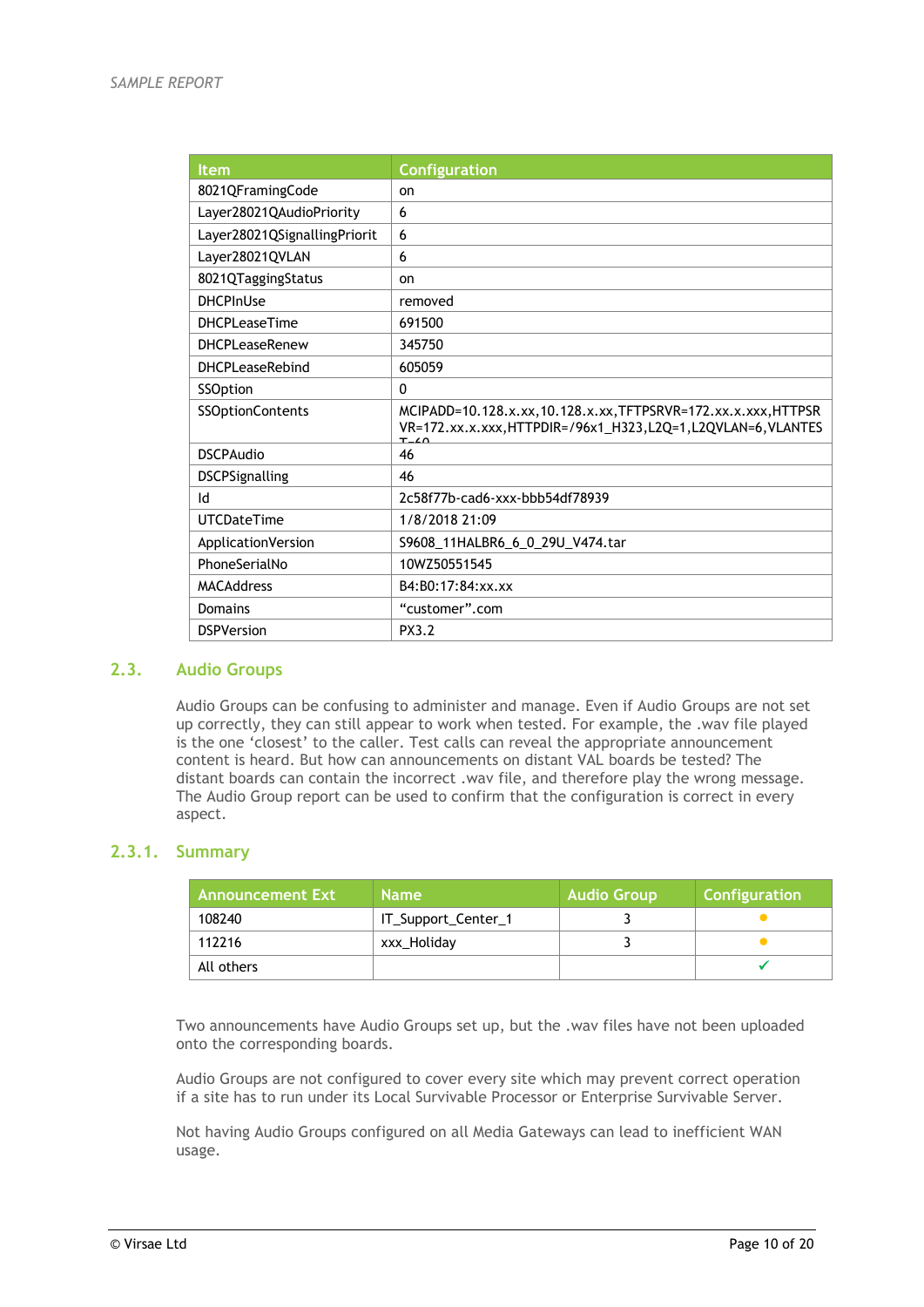## **Note:**

Music on hold is delivered by analogue port, meaning many music sources devices are deployed around the network. This is not best practice and represents an unnecessary overhead that can be simplified and improved by converting to announcement-based music.

## **2.3.2. Detail**

The table below shows the configuration of Audio Group 3. This has been included, as it is very difficult to get a complete view of the configuration through regular interfaces. (Note, for the purposes of this examples only some of Audio Group 3 has been included).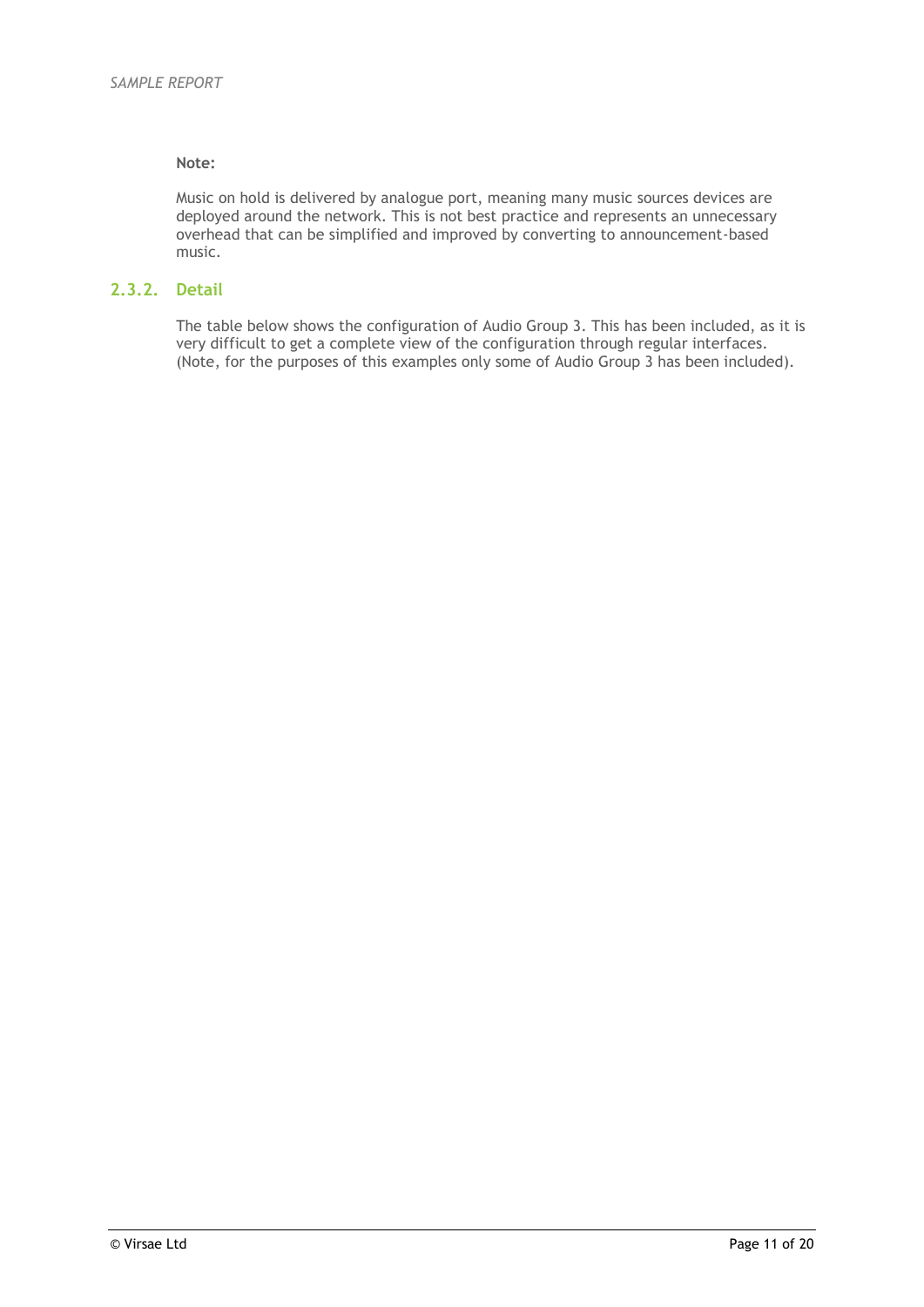| <b>Extn</b> | <b>Name</b>   | <b>Group</b> | <b>Board</b> | <b>File Name</b>    | <b>Create Date Time</b> | <b>Size Kb</b> | <b>Group Name</b> |
|-------------|---------------|--------------|--------------|---------------------|-------------------------|----------------|-------------------|
| 102201      | Redacted      | 3            | 008V9        | F:Redacted.wav      | 8/09/2017 21:52         | 79             | xyz/abc location  |
| 102201      | Redacted      | 3            | 035V9        | F:Redacted.wav      | 18/04/2017 11:56        | 79             | xyz/abc location  |
| 102201      | Redacted      | 3            | 100V9        | F:Redacted.wav      | 18/04/2017 11:56        | 79             | xyz/abc location  |
| 102232      | Dial_6_Digit1 | 3            | 008V9        | F:Dial_6_Digit1.wav | 8/09/2017 21:54         | 24             | Xyz/abc location  |
| 102232      | Dial_6_Digit1 | 3            | 035V9        | F:Dial_6_Digit1.wav | 26/01/2017 8:26         | 24             | Xyz/abc location  |
| 102232      | Dial_6_Digit1 | 3            | 100V9        | F:Dial_6_Digit1.wav | 26/01/2017 8:26         | 24             | Xyz/abc location  |
| 102249      | AH_TRIAL      | 3            | 008V9        | F:AH_TRIAL.wav      | 8/09/2017 21:50         | 149            | xyz/abc location  |
| 102249      | AH_TRIAL      | 3            | 035V9        | F:AH_TRIAL.wav      | 25/01/2017 20:49        | 149            | xyz/abc location  |
| 102249      | AH_TRIAL      | 3            | 100V9        | F:AH_TRIAL.wav      | 25/01/2017 20:49        | 149            | xyz/abc location  |
| 102250      | AH_RENOWN     | 3            | 008V9        | F:AH_RENOWN.wav     | 8/09/2017 21:51         | 152            | Xyz/abc location  |
| 102250      | AH_RENOWN     | 3            | 035V9        | F:AH_RENOWN.wav     | 25/01/2017 20:56        | 152            | Xyz/abc location  |
| 102250      | AH_RENOWN     | 3            | 100V9        | F:AH_RENOWN.wav     | 25/01/2017 20:56        | 152            | Xyz/abc location  |
| 102260      | <b>ZERO</b>   | 3            | 008V9        | F:ZERO.wav          | 8/09/2017 21:59         | 15             | xyz/abc location  |
| 102260      | <b>ZERO</b>   | 3            | 035V9        | F:ZERO.wav          | 26/01/2017 10:22        | 15             | xyz/abc location  |
| 102260      | <b>ZERO</b>   | 3            | 100V9        | F:ZERO.wav          | 26/01/2017 10:21        | 15             | xyz/abc location  |
| 102261      | <b>ONE</b>    | 3            | 008V9        | F:ONE.wav           | 8/09/2017 21:59         | 14             | Xyz/abc location  |
| 102261      | <b>ONE</b>    | 3            | 035V9        | F:ONE.wav           | 26/01/2017 10:22        | 14             | Xyz/abc location  |
| 102261      | <b>ONE</b>    | 3            | 100V9        | F:ONE.wav           | 26/01/2017 10:21        | 14             | Xyz/abc location  |
| 102262      | <b>TWO</b>    | 3            | 008V9        | F:TWO.wav           | 8/09/2017 21:59         | 12             | xyz/abc location  |
| 102262      | <b>TWO</b>    | 3            | 035V9        | F:TWO.wav           | 26/01/2017 10:47        | 12             | xyz/abc location  |
| 102262      | <b>TWO</b>    | 3            | 100V9        | F:TWO.wav           | 26/01/2017 10:43        | 12             | xyz/abc location  |
| 102263      | <b>THREE</b>  | 3            | 008V9        | F:THREE.wav         | 8/09/2017 21:59         | 12             | Xyz/abc location  |
| 102263      | <b>THREE</b>  | 3            | 035V9        | F:THREE.wav         | 26/01/2017 10:22        | 12             | Xyz/abc location  |
| 102263      | <b>THREE</b>  | 3            | 100V9        | F:THREE.wav         | 26/01/2017 10:21        | 12             | Xyz/abc location  |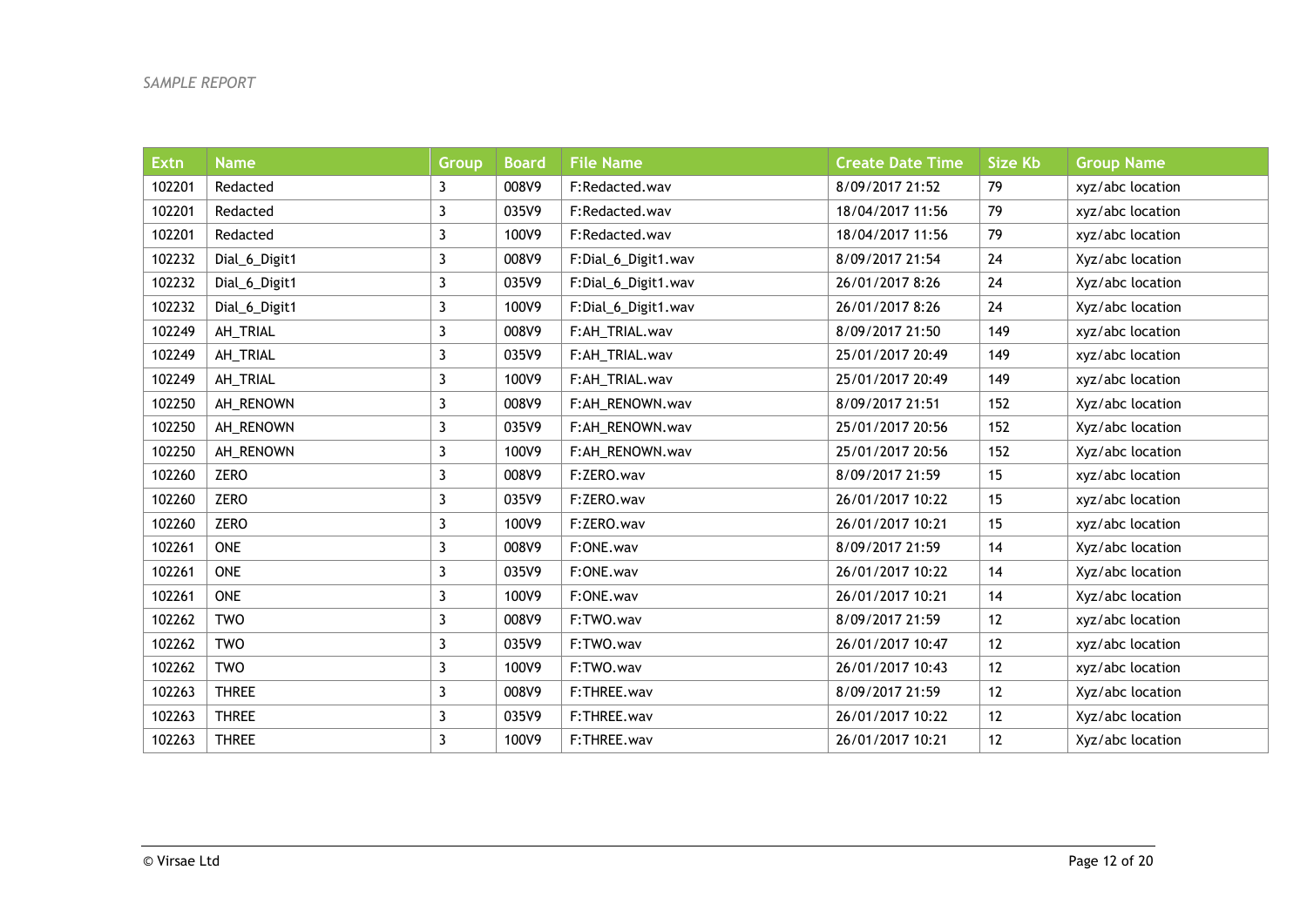| 102264 | <b>FOUR</b>           | $\mathbf{3}$ | 008V9 | F:FOUR.wav                  | 8/09/2017 21:55  | 13  | Xyz/abc location |
|--------|-----------------------|--------------|-------|-----------------------------|------------------|-----|------------------|
| 102264 | <b>FOUR</b>           | 3            | 035V9 | F:FOUR.wav                  | 26/01/2017 10:47 | 13  | Xyz/abc location |
| 102264 | <b>FOUR</b>           | 3            | 100V9 | F:FOUR.wav                  | 26/01/2017 10:43 | 13  | Xyz/abc location |
| 102265 | <b>FIVE</b>           | $\mathbf{3}$ | 008V9 | F:FIVE.wav                  | 8/09/2017 21:55  | 14  | Xyz/abc location |
| 102265 | <b>FIVE</b>           | 3            | 035V9 | F:FIVE.wav                  | 26/01/2017 10:21 | 14  | Xyz/abc location |
| 102265 | <b>FIVE</b>           | 3            | 100V9 | F:FIVE.wav                  | 26/01/2017 10:21 | 14  | Xyz/abc location |
| 102266 | SIX                   | $\mathbf{3}$ | 008V9 | F:SIX.wav                   | 8/09/2017 21:59  | 13  | Xyz/abc location |
| 102266 | <b>SIX</b>            | $\mathbf{3}$ | 035V9 | F:SIX.wav                   | 26/01/2017 10:47 | 13  | Xyz/abc location |
| 102266 | <b>SIX</b>            | 3            | 100V9 | F:SIX.wav                   | 26/01/2017 10:43 | 13  | Xyz/abc location |
| 102267 | <b>SEVEN</b>          | $\mathbf{3}$ | 008V9 | F:SEVEN.wav                 | 8/09/2017 21:59  | 12  | Xyz/abc location |
| 102267 | <b>SEVEN</b>          | 3            | 035V9 | F:SEVEN.wav                 | 26/01/2017 10:22 | 12  | Xyz/abc location |
| 102267 | <b>SEVEN</b>          | $\mathbf{3}$ | 100V9 | F:SEVEN.wav                 | 26/01/2017 10:21 | 12  | Xyz/abc location |
| 102268 | <b>EIGHT</b>          | 3            | 008V9 | F:EIGHT.wav                 | 8/09/2017 21:54  | 12  | Xyz/abc location |
| 102268 | <b>EIGHT</b>          | 3            | 035V9 | F:EIGHT.wav                 | 26/01/2017 10:21 | 12  | Xyz/abc location |
| 102268 | <b>EIGHT</b>          | 3            | 100V9 | F:EIGHT.wav                 | 26/01/2017 10:43 | 12  | Xyz/abc location |
| 102269 | <b>NINE</b>           | $\mathbf{3}$ | 008V9 | F:NINE.wav                  | 8/09/2017 21:58  | 12  | Xyz/abc location |
| 102269 | <b>NINE</b>           | 3            | 035V9 | F:NINE.wav                  | 26/01/2017 10:47 | 12  | Xyz/abc location |
| 102269 | <b>NINE</b>           | 3            | 100V9 | F:NINE.wav                  | 26/01/2017 10:43 | 12  | Xyz/abc location |
| 102278 | ELON_Main_Menu        | 3            | 008V9 | F:ELON_Main_Menu.wav        | 8/09/2017 21:54  | 120 | Xyz/abc location |
| 102278 | ELON_Main_Menu        | 3            | 035V9 | F:ELON_Main_Menu.wav        | 26/01/2017 10:21 | 120 | Xyz/abc location |
| 102278 | ELON_Main_Menu        | 3            | 100V9 | F:ELON_Main_Menu.wav        | 26/01/2017 10:21 | 120 | Xyz/abc location |
| 102279 | NO_PA_ADMIN_OFFICE    | $\mathbf{3}$ | 008V9 | F:NO_PA_ADMIN_OFFICE.wav    | 8/09/2017 21:57  | 30  | Xyz/abc location |
| 102279 | NO_PA_ADMIN_OFFICE    | $\mathbf{3}$ | 035V9 | F:NO_PA_ADMIN_OFFICE.wav    | 26/01/2017 10:22 | 30  | Xyz/abc location |
| 102279 | NO_PA_ADMIN_OFFICE    | $\mathbf{3}$ | 100V9 | F:NO_PA_ADMIN_OFFICE.wav    | 26/01/2017 10:21 | 30  | Xyz/abc location |
| 102283 | NO_REGIONAL_MAIN_MENU | $\mathbf{3}$ | 008V9 | F:NO_REGIONAL_MAIN_MENU.wav | 8/09/2017 21:58  | 243 | Xyz/abc location |
| 102283 | NO_REGIONAL_MAIN_MENU | 3            | 035V9 | F:NO_REGIONAL_MAIN_MENU.wav | 26/01/2017 10:22 | 243 | Xyz/abc location |
| 102283 | NO_REGIONAL_MAIN_MENU | 3            | 100V9 | F:NO_REGIONAL_MAIN_MENU.wav | 26/01/2017 10:21 | 243 | Xyz/abc location |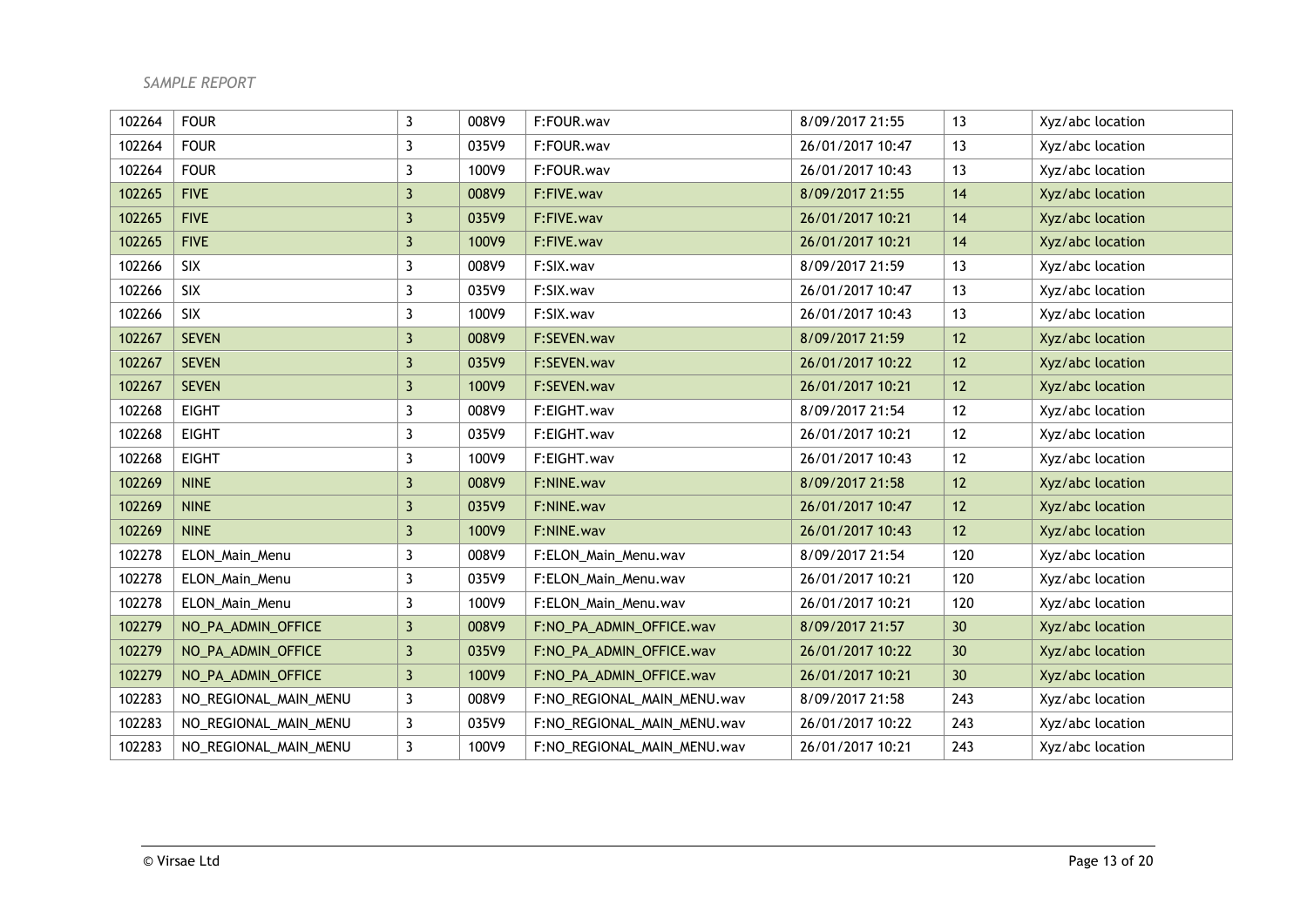| 102295 | Xxx_AFTER_HRS_NO_MSG1      | $\mathbf{3}$   | 008V9 | F:xxx_AFTER_HRS_NO_MSG1.wav      | 8/09/2017 21:56  | 197 | Xyz/abc location |
|--------|----------------------------|----------------|-------|----------------------------------|------------------|-----|------------------|
| 102295 | Xxx AFTER HRS NO MSG1      | 3              | 035V9 | F:xxx AFTER HRS NO MSG1.wav      | 26/01/2017 10:21 | 197 | Xyz/abc location |
| 102295 | Xxx_AFTER_HRS_NO_MSG1      | 3              | 100V9 | F:xxx AFTER HRS NO MSG1.wav      | 26/01/2017 10:21 | 197 | Xyz/abc location |
| 102298 | IT_Support_Main_Menu2      | 3              | 008V9 | F:IT_Support_Main_Menu2.wav      | 8/09/2017 21:56  | 300 | Xyz/abc location |
| 102298 | IT_Support_Main_Menu2      | 3              | 035V9 | F:IT_Support_Main_Menu2.wav      | 27/01/2017 8:53  | 300 | Xyz/abc location |
| 102298 | IT_Support_Main_Menu2      | 3              | 100V9 | F:IT_Support_Main_Menu2.wav      | 27/01/2017 8:53  | 300 | Xyz/abc location |
| 102299 | ENTER_EXT_OR_PRESS_ZERO    | 3              | 008V9 | F:ENTER_EXT_OR_PRESS_ZERO.wav    | 8/09/2017 21:55  | 76  | Xyz/abc location |
| 102299 | ENTER_EXT_OR_PRESS_ZERO    | $\overline{3}$ | 035V9 | F:ENTER_EXT_OR_PRESS_ZERO.wav    | 26/01/2017 10:21 | 76  | Xyz/abc location |
| 102299 | ENTER_EXT_OR_PRESS_ZERO    | $\mathbf{3}$   | 100V9 | F:ENTER_EXT_OR_PRESS_ZERO.wav    | 26/01/2017 10:21 | 76  | Xyz/abc location |
| 102303 | NO_SOUTH_CTRL_MAIN_MENU_V4 | 3              | 008V9 | F:NO_SOUTH_CTRL_MAIN_MENU_V4.wav | 8/09/2017 21:58  | 62  | Xyz/abc location |
| 102303 | NO_SOUTH_CTRL_MAIN_MENU_V4 | 3              | 035V9 | F:NO_SOUTH_CTRL_MAIN_MENU_V4.wav | 26/01/2017 10:22 | 62  | Xyz/abc location |
| 102303 | NO_SOUTH_CTRL_MAIN_MENU_V4 | 3              | 100V9 | F:NO_SOUTH_CTRL_MAIN_MENU_V4.wav | 26/01/2017 10:21 | 62  | Xyz/abc location |
| 102308 | Moose_Main_Menu            | 3              | 008V9 | F:Moose_Main_Menu.wav            | 8/09/2017 21:54  | 210 | Xyz/abc location |
| 102308 | Moose_Main_Menu            | 3              | 035V9 | F:Moose_Main_Menu.wav            | 26/01/2017 10:47 | 210 | Xyz/abc location |
| 102308 | Moose_Main_Menu            | $\mathbf{3}$   | 100V9 | F:Moose_Main_Menu.wav            | 26/01/2017 10:43 | 210 | Xyz/abc location |
| 102310 | Moose_Main_OOH             | 3              | 008V9 | F:Moose_Main_OOH.wav             | 8/09/2017 21:54  | 155 | Xyz/abc location |
| 102310 | Moose_Main_OOH             | 3              | 035V9 | F:Moose_Main_OOH.wav             | 26/01/2017 10:21 | 155 | Xyz/abc location |
| 102310 | Moose_Main_OOH             | 3              | 100V9 | F:Moose_Main_OOH.wav             | 26/01/2017 10:20 | 155 | Xyz/abc location |
| 102311 | Moose_Service_Dept_OOH1    | $\mathbf{3}$   | 008V9 | F:Moose_Service_Dept_OOH1.wav    | 8/09/2017 21:54  | 176 | Xyz/abc location |
| 102311 | Moose_Service_Dept_OOH1    | $\mathbf{3}$   | 035V9 | F:Moose_Service_Dept_OOH1.wav    | 26/01/2017 10:21 | 176 | Xyz/abc location |
| 102311 | Moose_Service_Dept_OOH1    | $\mathbf{3}$   | 100V9 | F:Moose_Service_Dept_OOH1.wav    | 26/01/2017 10:20 | 176 | Xyz/abc location |
| 102318 | NO_HOUSTON_ADMIN_OFFICE    | 3              | 008V9 | F:NO_HOUSTON_ADMIN_OFFICE.wav    | 8/09/2017 21:57  | 28  | Xyz/abc location |
| 102318 | NO_HOUSTON_ADMIN_OFFICE    | 3              | 035V9 | F:NO HOUSTON ADMIN OFFICE. wav   | 26/01/2017 10:22 | 28  | Xyz/abc location |
| 102318 | NO_HOUSTON_ADMIN_OFFICE    | 3              | 100V9 | F:NO_HOUSTON_ADMIN_OFFICE.wav    | 26/01/2017 10:21 | 28  | Xyz/abc location |
| 102321 | Barnado_AFS_MM_Opt         | $\mathbf{3}$   | 008V9 | F:Barnado_AFS_MM_Opt.wav         | 8/09/2017 21:52  | 67  | Xyz/abc location |
| 102321 | Barnado_AFS_MM_Opt         | 3              | 035V9 | F:Barnado_AFS_MM_Opt.wav         | 25/01/2017 21:37 | 67  | Xyz/abc location |
| 102321 | Barnado_AFS_MM_Opt         | 3              | 100V9 | F:Barnado_AFS_MM_Opt.wav         | 25/01/2017 21:37 | 67  | Xyz/abc location |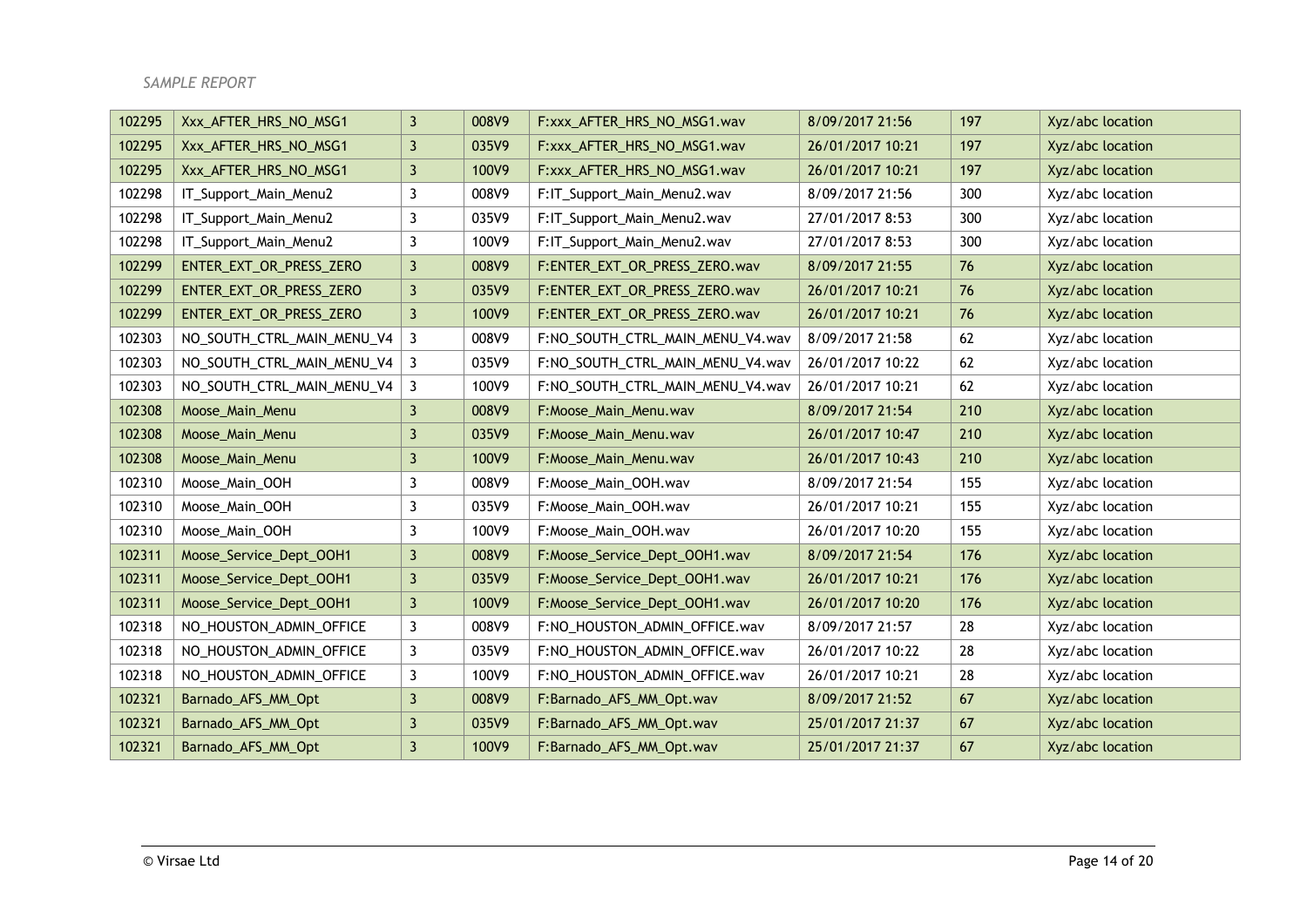| 107028 | HVAC_Inclement_Weather | 3                       | 008V9 | F:HVAC_Inclement_Weather.wav | 8/09/2017 21:56  | 78  | Xyz/abc location |
|--------|------------------------|-------------------------|-------|------------------------------|------------------|-----|------------------|
| 107028 | HVAC_Inclement_Weather | 3                       | 035V9 | F:HVAC_Inclement_Weather.wav | 26/01/2017 10:21 | 78  | Xyz/abc location |
| 107028 | HVAC_Inclement_Weather | 3                       | 100V9 | F:HVAC_Inclement_Weather.wav | 26/01/2017 10:21 | 78  | Xyz/abc location |
| 108065 | After_Hours_Inbound1   | 3                       | 008V9 | F:After_Hours_Inbound1.wav   | 8/09/2017 21:50  | 76  | Xyz/abc location |
| 108065 | After_Hours_Inbound1   | 3                       | 035V9 | F:After_Hours_Inbound1.wav   | 25/01/2017 20:25 | 76  | Xyz/abc location |
| 108065 | After_Hours_Inbound1   | $\overline{\mathbf{3}}$ | 100V9 | F:After_Hours_Inbound1.wav   | 25/01/2017 20:23 | 76  | Xyz/abc location |
| 108078 | Hardware_Express_1     | 3                       | 008V9 | F:Hardware_Express_1.wav     | 8/09/2017 21:55  | 240 | Xyz/abc location |
| 108078 | Hardware_Express_1     | 3                       | 035V9 | F:Hardware_Express_1.wav     | 26/01/2017 10:21 | 240 | Xyz/abc location |
| 108078 | Hardware_Express_1     | 3                       | 100V9 | F:Hardware_Express_1.wav     | 26/01/2017 10:21 | 240 | Xyz/abc location |
| 108081 | Maintenance_USA1       | 3                       | 008V9 | F:Maintenance_USA1.wav       | 8/09/2017 21:58  | 272 | Xyz/abc location |
| 108081 | Maintenance_USA1       | 3                       | 035V9 | F:Maintenance_USA1.wav       | 26/01/2017 9:44  | 272 | Xyz/abc location |
| 108081 | Maintenance_USA1       | 3                       | 100V9 | F:Maintenance_USA1.wav       | 26/01/2017 9:38  | 272 | Xyz/abc location |
| 108085 | Mall1                  | 3                       | 008V9 | F:Mall.wav                   | 8/09/2017 21:58  | 218 | Xyz/abc location |
| 108085 | Mall1                  | 3                       | 035V9 | F:Mall.wav                   | 26/01/2017 10:22 | 218 | Xyz/abc location |
| 108085 | Mall1                  | 3                       | 100V9 | F:Mall.wav                   | 26/01/2017 10:21 | 218 | Xyz/abc location |
| 108087 | Main_Menu_v1           | 3                       | 008V9 | F:Main_Menu_v1.wav           | 8/09/2017 21:56  | 95  | Xyz/abc location |
| 108087 | Main_Menu_v1           | 3                       | 035V9 | F:Main_Menu_v1.wav           | 25/01/2017 16:56 | 95  | Xyz/abc location |
| 108087 | Main_Menu_v1           | $\overline{\mathbf{3}}$ | 100V9 | F:Main_Menu_v1.wav           | 25/01/2017 19:59 | 95  | Xyz/abc location |
| 108218 | HelpDeskGreeting1      | 3                       | 008V9 | F:HelpDeskGreeting1.wav      | 8/09/2017 21:55  | 237 | Xyz/abc location |
| 108218 | HelpDeskGreeting1      | 3                       | 035V9 | F:HelpDeskGreeting1.wav      | 26/01/2017 9:43  | 237 | Xyz/abc location |
| 108218 | HelpDeskGreeting1      | 3                       | 100V9 | F:HelpDeskGreeting1.wav      | 26/01/2017 9:38  | 237 | Xyz/abc location |
| 108228 | IT_Support_Center      | 3                       | 008V9 | F:IT_Support_Center.wav      | 8/09/2017 21:56  | 142 | Xyz/abc location |
| 108228 | IT_Support_Center      | 3                       | 035V9 | F:IT_Support_Center.wav      | 23/03/2017 8:11  | 142 | Xyz/abc location |
| 108228 | IT_Support_Center      | 3                       | 100V9 | F:IT_Support_Center.wav      | 23/03/2017 8:11  | 142 | Xyz/abc location |
| 108240 | IT_Support_Center_1    | 3                       | 035V9 | F:IT_Support_Center_1.wav    | 5/06/2017 9:34   | 145 | Xyz/abc location |
| 108253 | PREMIER_calling        | $\overline{\mathbf{3}}$ | 008V9 | F:PREMIER_calling.wav        | 8/09/2017 21:51  | 150 | Xyz/abc location |
| 108253 | PREMIER_calling        | 3                       | 035V9 | F:PREMIER_calling.wav        | 25/01/2017 20:56 | 150 | Xyz/abc location |
| 108253 | PREMIER_calling        | $\overline{3}$          | 100V9 | F:PREMIER_calling.wav        | 25/01/2017 20:56 | 150 | Xyz/abc location |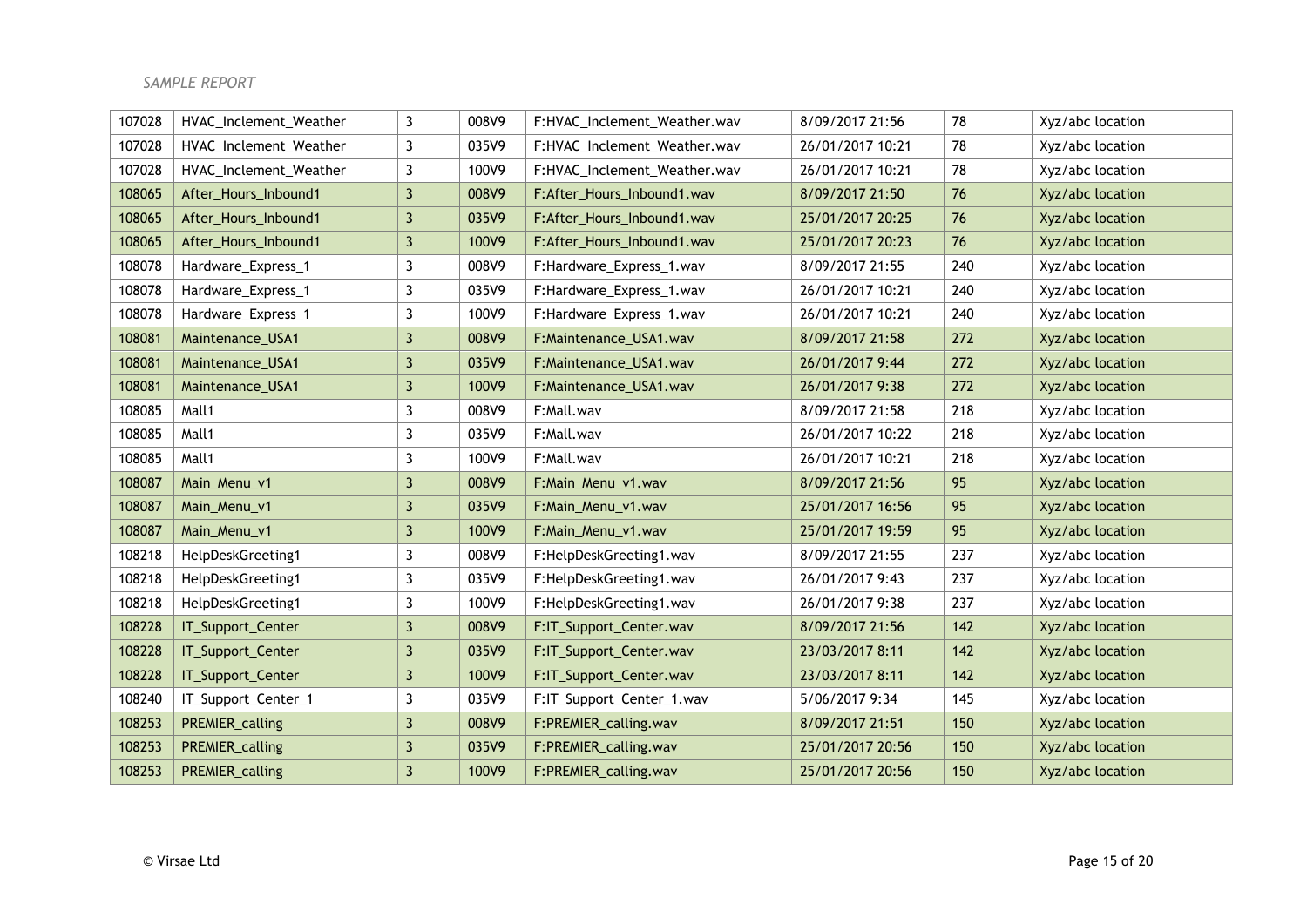| 112206 | Credit_References            | 3 | 008V9 | F:Credit_References.wav     | 8/09/2017 21:54  | 170 | Xyz/abc location |
|--------|------------------------------|---|-------|-----------------------------|------------------|-----|------------------|
| 112206 | Credit_References            | 3 | 035V9 | F:Credit_References.wav     | 26/01/2017 9:24  | 170 | Xyz/abc location |
| 112206 | Credit_References            | 3 | 100V9 | F:Credit_References.wav     | 26/01/2017 9:23  | 170 | Xyz/abc location |
| 112207 | <b>Collections_Directory</b> | 3 | 008V9 | F:Collections_Directory.wav | 8/09/2017 21:53  | 266 | Xyz/abc location |
| 112207 | <b>Collections_Directory</b> | 3 | 035V9 | F:Collections_Directory.wav | 26/01/2017 9:04  | 266 | Xyz/abc location |
| 112207 | <b>Collections_Directory</b> | 3 | 100V9 | F:Collections_Directory.wav | 26/01/2017 9:04  | 266 | Xyz/abc location |
| 112208 | AR_Directory                 | 3 | 008V9 | F:AR_Directory.wav          | 8/09/2017 21:52  | 114 | Xyz/abc location |
| 112208 | AR_Directory                 | 3 | 035V9 | F:AR_Directory.wav          | 26/01/2017 9:10  | 114 | Xyz/abc location |
| 112208 | AR_Directory                 | 3 | 100V9 | F:AR_Directory.wav          | 26/01/2017 9:10  | 114 | Xyz/abc location |
| 112210 | Credit_Greeting              | 3 | 008V9 | F:Credit_Greeting.wav       | 8/09/2017 21:52  | 175 | Xyz/abc location |
| 112210 | Credit_Greeting              | 3 | 035V9 | F:Credit_Greeting.wav       | 25/01/2017 21:14 | 175 | Xyz/abc location |
| 112210 | Credit_Greeting              | 3 | 100V9 | F:Credit_Greeting.wav       | 25/01/2017 21:13 | 175 | Xyz/abc location |
| 112211 | Credit_Directory             | 3 | 008V9 | F:Credit_Directory.wav      | 8/09/2017 21:53  | 158 | Xyz/abc location |
| 112211 | Credit_Directory             | 3 | 035V9 | F:Credit_Directory.wav      | 26/01/2017 9:15  | 158 | Xyz/abc location |
| 112211 | Credit_Directory             | 3 | 100V9 | F:Credit_Directory.wav      | 26/01/2017 9:16  | 158 | Xyz/abc location |
| 112212 | High_Call_Volume             | 3 | 008V9 | F:High_Call_volume.wav      | 8/09/2017 21:55  | 128 | Xyz/abc location |
| 112212 | High_Call_Volume             | 3 | 035V9 | F:High_Call_volume.wav      | 26/01/2017 9:43  | 128 | Xyz/abc location |
| 112212 | High_Call_Volume             | 3 | 100V9 | F:High_Call_volume.wav      | 26/01/2017 9:38  | 128 | Xyz/abc location |
| 112214 | Credit_Main_Menu             | 3 | 008V9 | F:Credit_Main_Menu.wav      | 8/09/2017 21:53  | 336 | Xyz/abc location |
| 112214 | Credit_Main_Menu             | 3 | 035V9 | F:Credit Main Menu.wav      | 26/01/2017 10:47 | 336 | Xyz/abc location |
| 112214 | Credit_Main_Menu             | 3 | 100V9 | F:Credit_Main_Menu.wav      | 26/01/2017 10:43 | 336 | Xyz/abc location |
| 112215 | Credit_Main_Opt_2            | 3 | 008V9 | F:Credit_Main_Opt_2.wav     | 8/09/2017 21:54  | 96  | Xyz/abc location |
| 112215 | Credit_Main_Opt_2            | 3 | 035V9 | F:Credit_Main_Opt_2.wav     | 26/01/2017 10:47 | 96  | Xyz/abc location |
| 112215 | Credit_Main_Opt_2            | 3 | 100V9 | F:Credit_Main_Opt_2.wav     | 26/01/2017 10:43 | 96  | Xyz/abc location |
| 112216 | Credit_Holiday               | 3 | 035V9 | F:Credit_holiday.wav        | 26/01/2017 9:16  | 46  | Xyz/abc location |
| 112217 | XYZ_Credit_Reference         | 3 | 008V9 | F:XYZ_Credit_Reference.wav  | 8/09/2017 21:55  | 165 | Xyz/abc location |
| 112217 | XYZ_Credit_Reference         | 3 | 035V9 | F:XYZ_Credit_Reference.wav  | 26/01/2017 9:43  | 165 | Xyz/abc location |
| 112217 | XYZ_Credit_Reference         | 3 | 100V9 | F:XYZ_Credit_Reference.wav  | 26/01/2017 9:38  | 165 | Xyz/abc location |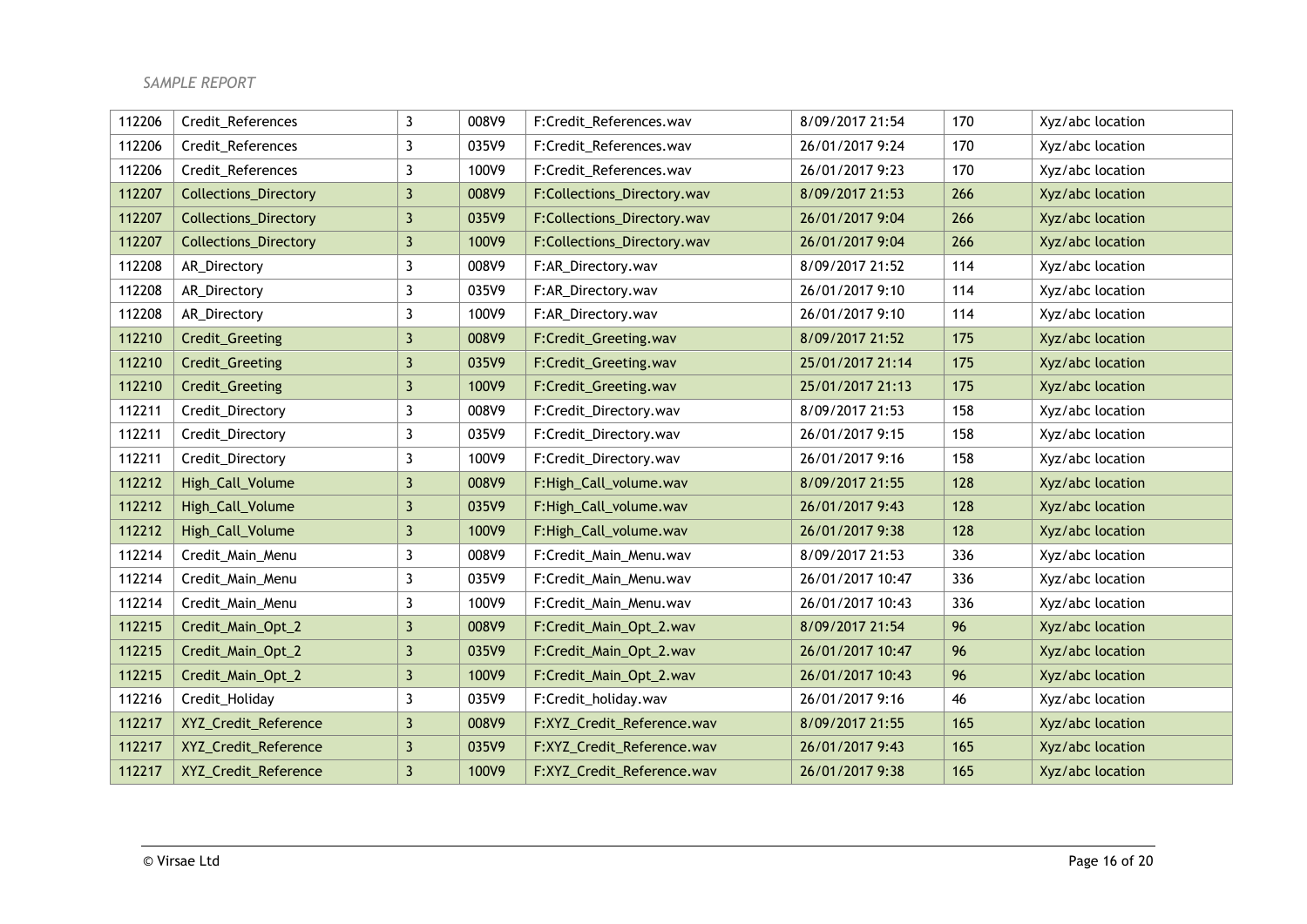| 117496 | 3_Calls_Ahead_In_Queue | 3              | 008V9 | F:3_Calls_Ahead_In_Queue.wav | 8/09/2017 21:49  | 29  | Xyz/abc location |
|--------|------------------------|----------------|-------|------------------------------|------------------|-----|------------------|
| 117496 | 3_Calls_Ahead_In_Queue | $\mathbf{3}$   | 035V9 | F:3_Calls_Ahead_In_Queue.wav | 25/01/2017 20:03 | 29  | Xyz/abc location |
| 117496 | 3_Calls_Ahead_In_Queue | 3              | 100V9 | F:3_Calls_Ahead_In_Queue.wav | 25/01/2017 19:58 | 29  | Xyz/abc location |
| 117497 | 4_Calls_Ahead_In_Queue | $\mathbf{3}$   | 008V9 | F:4_Calls_Ahead_In_Queue.wav | 8/09/2017 21:49  | 24  | Xyz/abc location |
| 117497 | 4_Calls_Ahead_In_Queue | $\mathbf{3}$   | 035V9 | F:4_Calls_Ahead_In_Queue.wav | 25/01/2017 20:03 | 24  | Xyz/abc location |
| 117497 | 4_Calls_Ahead_In_Queue | $\mathbf{3}$   | 100V9 | F:4_Calls_Ahead_In_Queue.wav | 25/01/2017 19:58 | 24  | Xyz/abc location |
| 117498 | 5_Calls_Ahead_In_Queue | $\mathbf{3}$   | 008V9 | F:5_Calls_Ahead_In_Queue.wav | 8/09/2017 21:49  | 24  | Xyz/abc location |
| 117498 | 5_Calls_Ahead_In_Queue | 3              | 035V9 | F:5_Calls_Ahead_In_Queue.wav | 25/01/2017 20:03 | 24  | Xyz/abc location |
| 117498 | 5_Calls_Ahead_In_Queue | 3              | 100V9 | F:5_Calls_Ahead_In_Queue.wav | 25/01/2017 19:58 | 24  | Xyz/abc location |
| 117499 | 6_Calls_Ahead_In_Queue | $\mathbf{3}$   | 008V9 | F:6_Calls_Ahead_In_Queue.wav | 8/09/2017 21:49  | 23  | Xyz/abc location |
| 117499 | 6_Calls_Ahead_In_Queue | $\mathbf{3}$   | 035V9 | F:6_Calls_Ahead_In_Queue.wav | 25/01/2017 20:03 | 23  | Xyz/abc location |
| 117499 | 6_Calls_Ahead_In_Queue | $\mathbf{3}$   | 100V9 | F:6_Calls_Ahead_In_Queue.wav | 25/01/2017 19:58 | 23  | Xyz/abc location |
| 117500 | 7_Calls_Ahead_In_Queue | 3              | 008V9 | F:7_Calls_Ahead_In_Queue.wav | 8/09/2017 21:49  | 24  | Xyz/abc location |
| 117500 | 7_Calls_Ahead_In_Queue | 3              | 035V9 | F:7_Calls_Ahead_In_Queue.wav | 25/01/2017 20:03 | 24  | Xyz/abc location |
| 117500 | 7_Calls_Ahead_In_Queue | $\mathbf{3}$   | 100V9 | F:7_Calls_Ahead_In_Queue.wav | 25/01/2017 19:59 | 24  | Xyz/abc location |
| 117501 | 8_Calls_Ahead_In_Queue | $\mathbf{3}$   | 008V9 | F:8_Calls_Ahead_In_Queue.wav | 8/09/2017 21:49  | 25  | Xyz/abc location |
| 117501 | 8_Calls_Ahead_In_Queue | $\mathbf{3}$   | 035V9 | F:8_Calls_Ahead_In_Queue.wav | 25/01/2017 20:03 | 25  | Xyz/abc location |
| 117501 | 8_Calls_Ahead_In_Queue | $\mathbf{3}$   | 100V9 | F:8_Calls_Ahead_In_Queue.wav | 25/01/2017 19:59 | 25  | Xyz/abc location |
| 117502 | 9_Calls_Ahead_In_Queue | 3              | 008V9 | F:9_Calls_Ahead_In_Queue.wav | 8/09/2017 21:49  | 24  | Xyz/abc location |
| 117502 | 9_Calls_Ahead_In_Queue | $\mathbf{3}$   | 035V9 | F:9_Calls_Ahead_In_Queue.wav | 25/01/2017 20:03 | 24  | Xyz/abc location |
| 117502 | 9_Calls_Ahead_In_Queue | 3              | 100V9 | F:9_Calls_Ahead_In_Queue.wav | 25/01/2017 19:59 | 24  | Xyz/abc location |
| 117505 | 1_call_Ahead_In_Queue  | $\mathbf{3}$   | 008V9 | F:1_call_Ahead_In_Queue.wav  | 8/09/2017 21:49  | 23  | Xyz/abc location |
| 117505 | 1_call_Ahead_In_Queue  | $\mathbf{3}$   | 035V9 | F:1_call_Ahead_In_Queue.wav  | 25/01/2017 16:45 | 23  | Xyz/abc location |
| 117505 | 1_call_Ahead_In_Queue  | $\overline{3}$ | 100V9 | F:1_call_Ahead_In_Queue.wav  | 25/01/2017 16:44 | 23  | Xyz/abc location |
| 117513 | Leave_MSG_please       | $\mathbf{3}$   | 008V9 | F:Leave_MSG_please.wav       | 8/09/2017 21:58  | 171 | Xyz/abc location |
| 117513 | Leave_MSG_please       | 3              | 035V9 | F:Leave_MSG_please.wav       | 26/01/2017 9:44  | 171 | Xyz/abc location |
| 117513 | Leave_MSG_please       | 3              | 100V9 | F:Leave_MSG_please.wav       | 26/01/2017 9:38  | 171 | Xyz/abc location |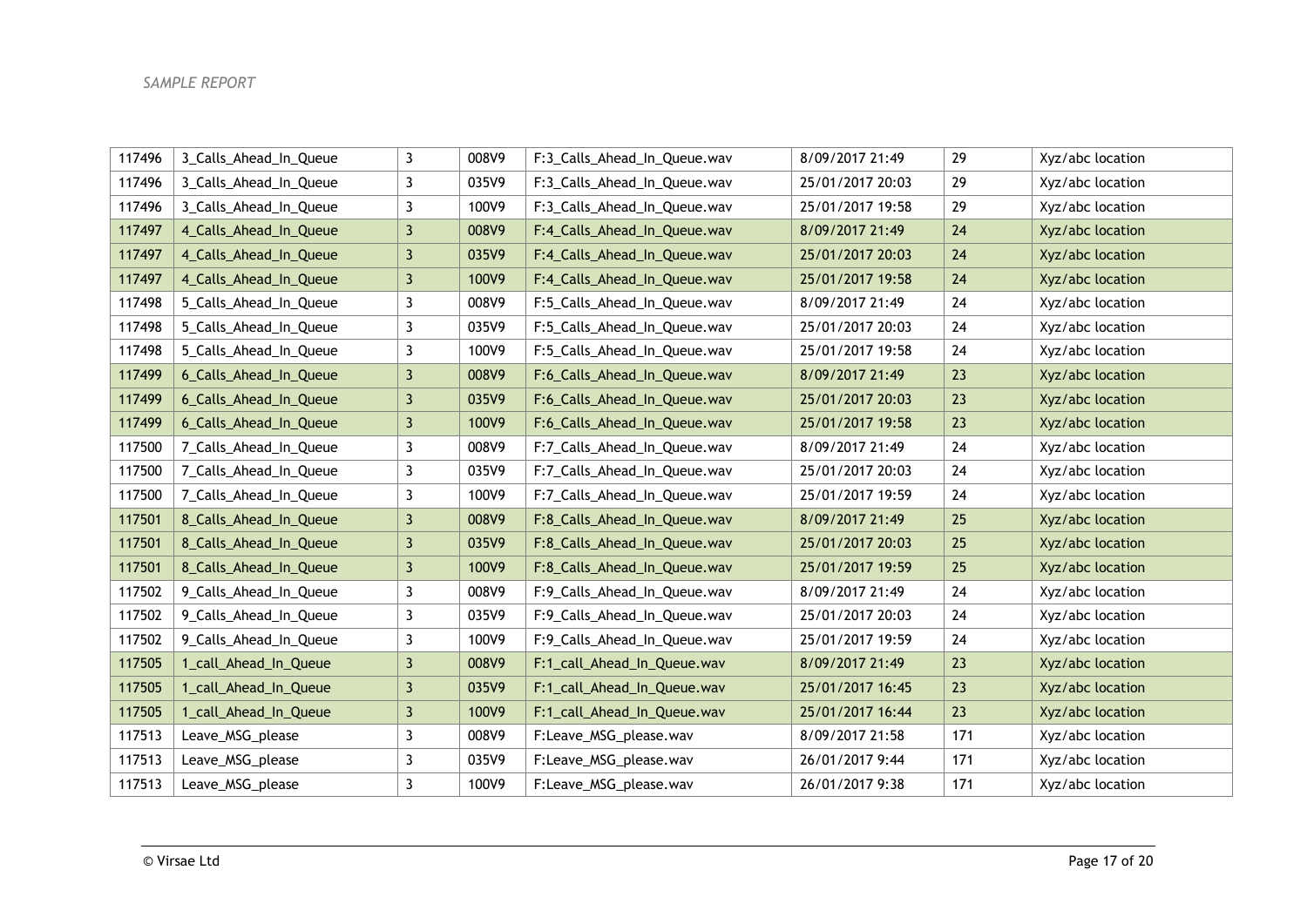# **3.0 Availability Management**

## **3.1. Platform Generated Alarms**

While the Virsae System and Application Assessment collects the alarms from the systems and can report on those alarms there is no representation or responsibility to actively monitor or respond to alarms. The following critical, major and minor alarms occurred during the report period:

| <b>Alarm Name</b>                       | <b>Repeat Count</b> | <b>Severity</b> |
|-----------------------------------------|---------------------|-----------------|
| <b>Duplication Manager</b>              | 2                   | 0               |
| <b>ACM</b> restarted                    | 1                   | 2               |
| Application Enablement Services Session | $\overline{2}$      | $\overline{2}$  |
| ASAI Adjunct TCP/IP Link                | $\overline{2}$      | $\overline{2}$  |
| Backup Alarm                            | $\overline{2}$      | $\overline{2}$  |
| <b>CDR Link</b>                         | 1                   | $\overline{2}$  |
| cmgDspPowerClear                        | 21                  | $\overline{2}$  |
| cmgDspPowerFault                        | 1                   | $\overline{2}$  |
| cmgSyncSignalFault                      | 7                   | $\overline{2}$  |
| DS1 Interface Media Module              | 65                  | $\overline{2}$  |
| Enterprise Survivable Server            | 10                  | $\overline{2}$  |
| File Synchronization                    | 3                   | $\overline{2}$  |
| <b>Gateway Environment</b>              | 1                   | $\overline{2}$  |
| Global Alarm Manager                    | 1                   | $\overline{2}$  |
| <b>ISDN-PRI Signaling Group</b>         | 25                  | $\overline{2}$  |
| Media Gateway                           | 49                  | $\overline{2}$  |
| Platform alarm                          | 12                  | $\overline{2}$  |
| Server Maintenance Engine               | 14                  | $\overline{2}$  |
| Service Monitor                         | 6                   | $\overline{2}$  |
| Survivable Processor-Main               | 12                  | $\overline{2}$  |
| Common Media Gateway                    | 9                   | 4               |
| Digital Line                            | 114                 | 4               |
| H323 Signaling Group                    | 8                   | 4               |
| ISDN-PRI Signaling Link port            | 4                   | 4               |
| Login Authentication Failure            | 18                  | 4               |

#### **Note:**

These alarms have been included for information only. Refer to maintenance provider for more information.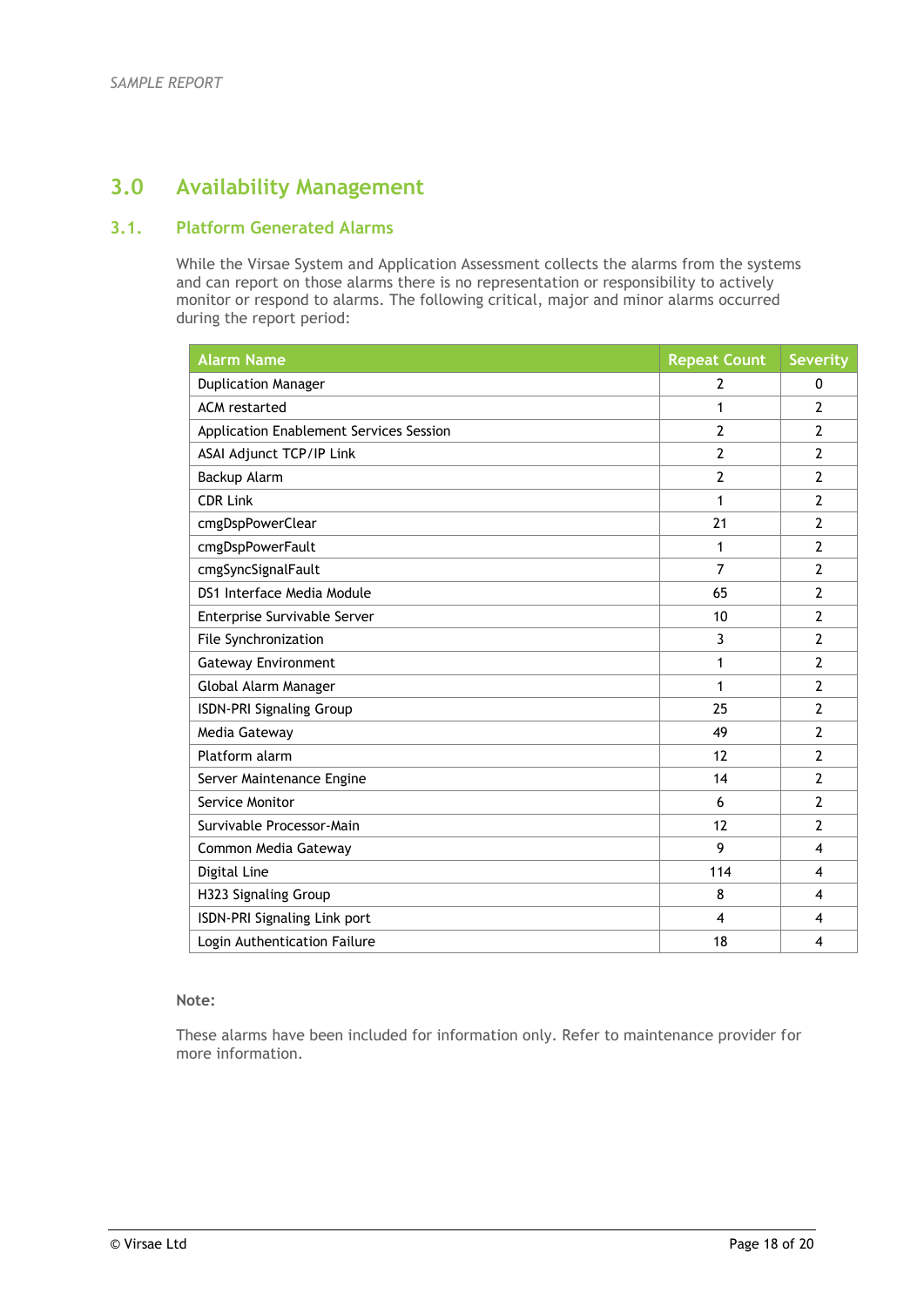## **3.2. VSM Generated Alarms**

The following incidents occurred in the report period, and these would not have been visible through normal alarming techniques. They have been highlighted by Virsae as they are precursors to outages, or are having an impact on Customer Experience. They have been generated because of capacity constraints, or incorrect configuration:

| <b>Alarm Name</b>                            | <b>Repeat Count</b> | <b>Severity</b> |
|----------------------------------------------|---------------------|-----------------|
| ACM Event: 10,000 step executed              | 18                  | 4               |
| ACM Event: Annc not found on board           | 27                  | 4               |
| ACM Event: H.248 transaction timeout         | 38                  | 4               |
| ACM Event: No announcement available         | 2                   | 4               |
| ACM Event: No VOIP Resource                  | 7                   | 4               |
| ACM Event: Reset MG - Pkt Send Err           | 65                  | 4               |
| ACM Event: Route - to step failed            | 385                 | 4               |
| ACM Event: Skill indirection used improperly | 140                 | 4               |
| ACM Event: Sys obsry exceed max              | 9                   | 4               |
| ACM Event: Unable to Connect                 | 4                   | 4               |
| ACM Event: Vector with no steps              | 3                   | 4               |
| ACM Event: Wait step music failed            |                     | 4               |

#### **Note:**

Detailed information regarding the above is shown in the Events section of this document.

## **3.1. Events**

Events are indicative of a problem occurring within the application. Some Events will be registered during normal call processing, but others represent issues with Customer Experience that are seldom reported by end-users. As such, they are a valuable source of data for those looking to improve quality.

Some 24,905 events were captured in the reporting period:

| <b>Event Type</b>                | <b>Repeat Count</b> |
|----------------------------------|---------------------|
| Call process denial events       | 3057                |
| Connection Manager denial events | 6                   |
| Data Manager                     |                     |
| Dial Plan Manager                |                     |
| ESS                              |                     |
| IP Denial Events                 | 394                 |
| User Manager                     | 10                  |
| Vector events                    | 21434               |